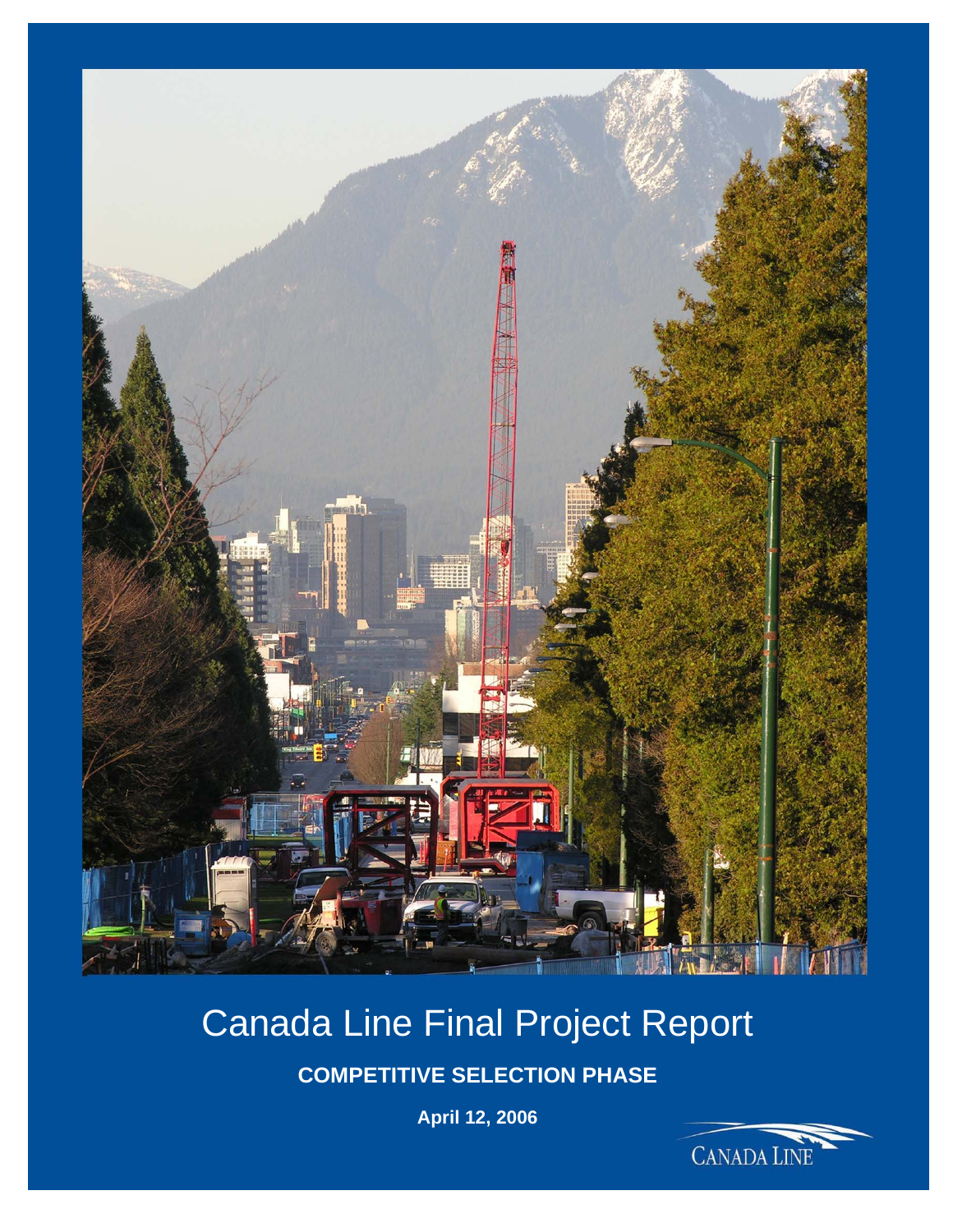

## **Review Engagement Report** of the Auditor General of British Columbia

To the Board of Directors of Canada Line Rapid Transit Inc.

The accompanying report, entitled "Canada Line Final Project Report: Competitive Selection Phase" (the Report), has been prepared by Canada Line Rapid Transit Inc. (the Company), with an effective date of July 29, 2005. I have carried out a review of the Report and of the support provided by the Company for the reported assumptions, context, decisions, procurement processes and results to date of the Canada Line rapid transit project.

My review was made in accordance with assurance standards recommended by the Canadian Institute of Chartered Accountants for review engagements and accordingly consisted primarily of enquiry, analytical procedures and discussions related to the information supporting the disclosures in the Report. My review was based on the criteria set out in the annex to this Review Engagement Report.

A review—which provides a moderate level of assurance—is not an audit—which provides a high, though not absolute, level of assurance. The level of assurance I can offer is based, in part, on my The Report contains forward-looking information, such as ability to verify information. assumptions about future economic conditions. Given the impossibility of obtaining sufficient, appropriate evidence to support a high level of assurance on forward-looking information, I determined that a moderate level of assurance was appropriate. Consequently, I do not express an audit opinion on the Report. However, I do, in the paragraph below, provide a review level of assurance.

Based on my review, nothing has come to my attention that causes me to believe that the Report prepared by the Company does not fairly describe the assumptions, context, decisions, procurement process and results to date of the Canada Line rapid transit project.

However, by its nature, forward-looking information reflects significant known and unknown risks, uncertainties and assumptions and although the forward-looking information contained in this Report is based upon plausible assumptions, actual results and future events, in particular ridership and ridership revenue, could differ materially from the results discussed or implied. Accordingly, I express no opinion as to whether the expected results will be achieved.

Wayne Studiet

Victoria. British Columbia April 12, 2006

Wayne Strelioff, FCA **Auditor General**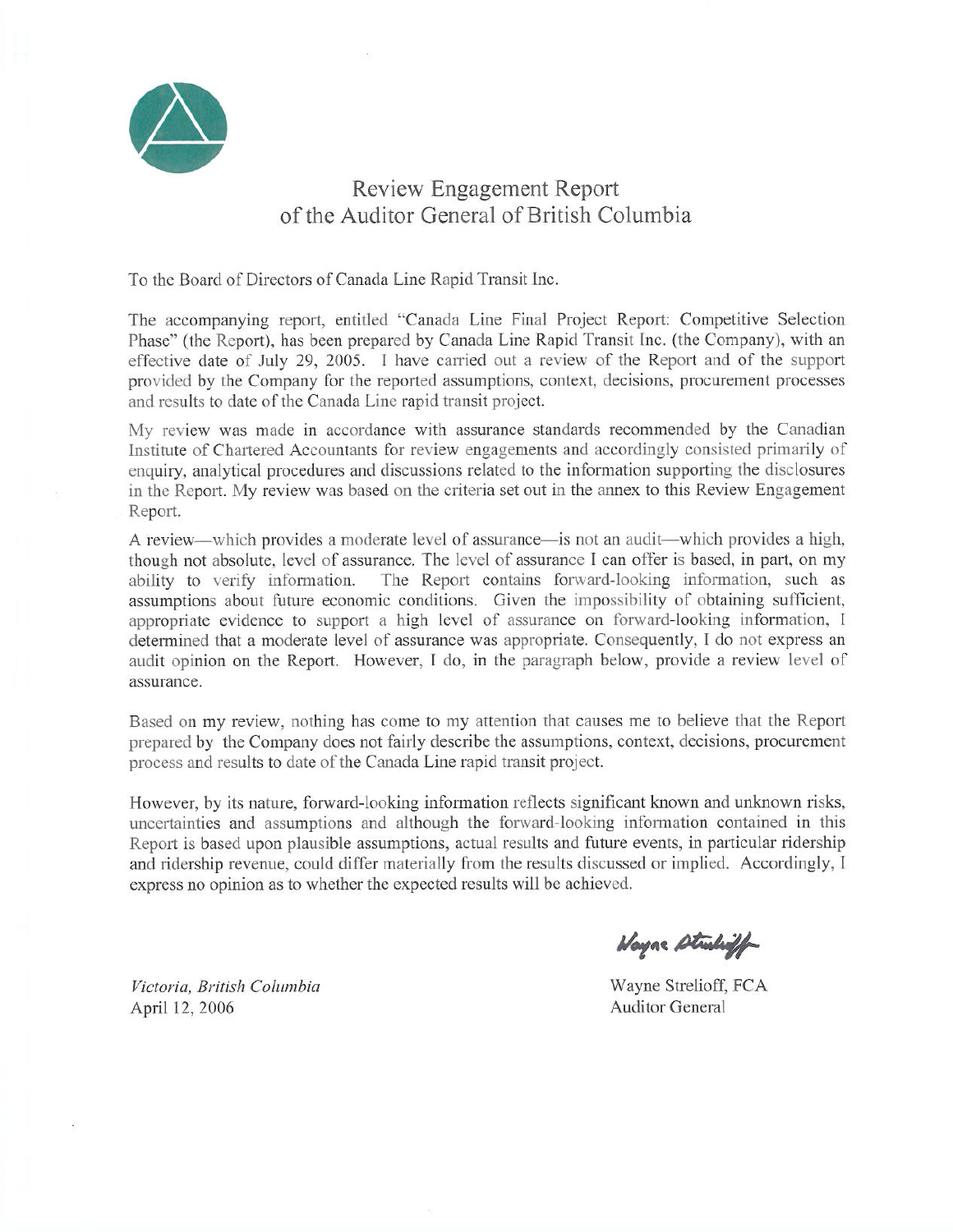### ANNEX TO REVIEW ENGAGEMENT REPORT

#### Criteria for the Review Engagement

Reporting on the assumptions, context, decisions, procurement processes and results to date of the Canada Line rapid transit project should be, in both content and presentation:

- 1. Understandable i.e., the assumptions and judgments of management are clearly stated.
- 2. Accurate i.e., assertions are free from significant misstatements.
- 3. Rational i.e., cause-effect linkages are clearly described and plausible.
- 4. Complete i.e., there are no significant omissions of relevant facts or cause-effect linkages.
- 5. Qualified appropriately i.e., uncertainties around assumptions, estimates and predictions are described appropriately.
- 6. Relevant i.e., the overall presentation is consistent with the report's stated objective.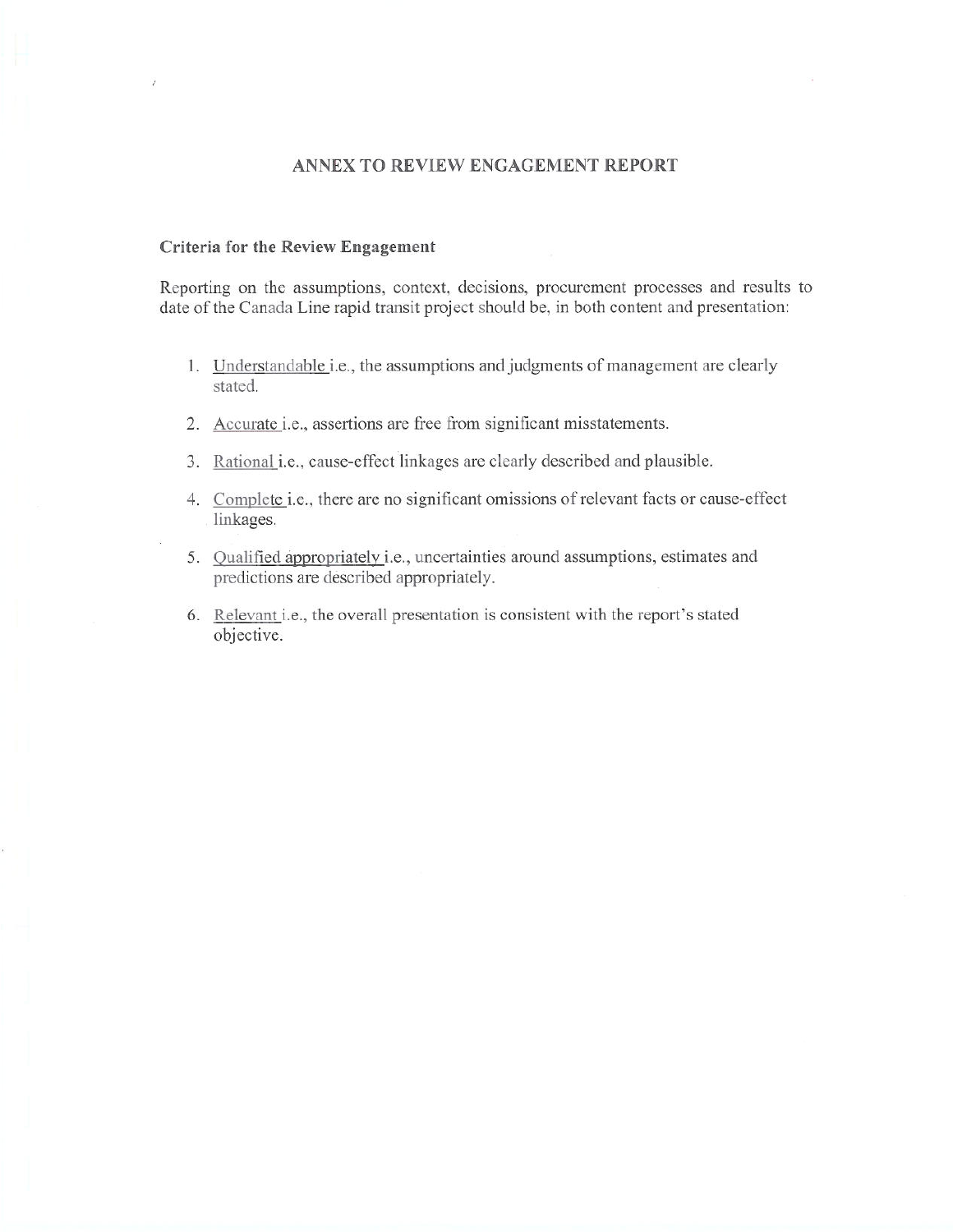

## **Table of Contents**

| $\mathbf{1}$ |     |       |                                                       |  |  |  |
|--------------|-----|-------|-------------------------------------------------------|--|--|--|
| 2            |     |       |                                                       |  |  |  |
|              | 2.1 |       |                                                       |  |  |  |
|              | 2.2 |       |                                                       |  |  |  |
| 3            |     |       |                                                       |  |  |  |
|              | 3.1 |       |                                                       |  |  |  |
|              |     | 3.1.1 |                                                       |  |  |  |
|              |     | 3.1.2 | The Essential Elements and the Affordability Tests 14 |  |  |  |
|              |     | 3.1.3 |                                                       |  |  |  |
|              | 3.2 |       |                                                       |  |  |  |
|              |     | 3.2.1 |                                                       |  |  |  |
|              |     | 3.2.2 |                                                       |  |  |  |
|              |     | 3.2.3 |                                                       |  |  |  |
|              |     | 3.2.4 |                                                       |  |  |  |
|              |     | 3.2.5 |                                                       |  |  |  |
|              |     | 3.2.6 |                                                       |  |  |  |
|              |     | 3.2.7 |                                                       |  |  |  |
|              |     | 3.2.8 |                                                       |  |  |  |
|              |     | 3.2.9 |                                                       |  |  |  |
|              | 3.3 |       |                                                       |  |  |  |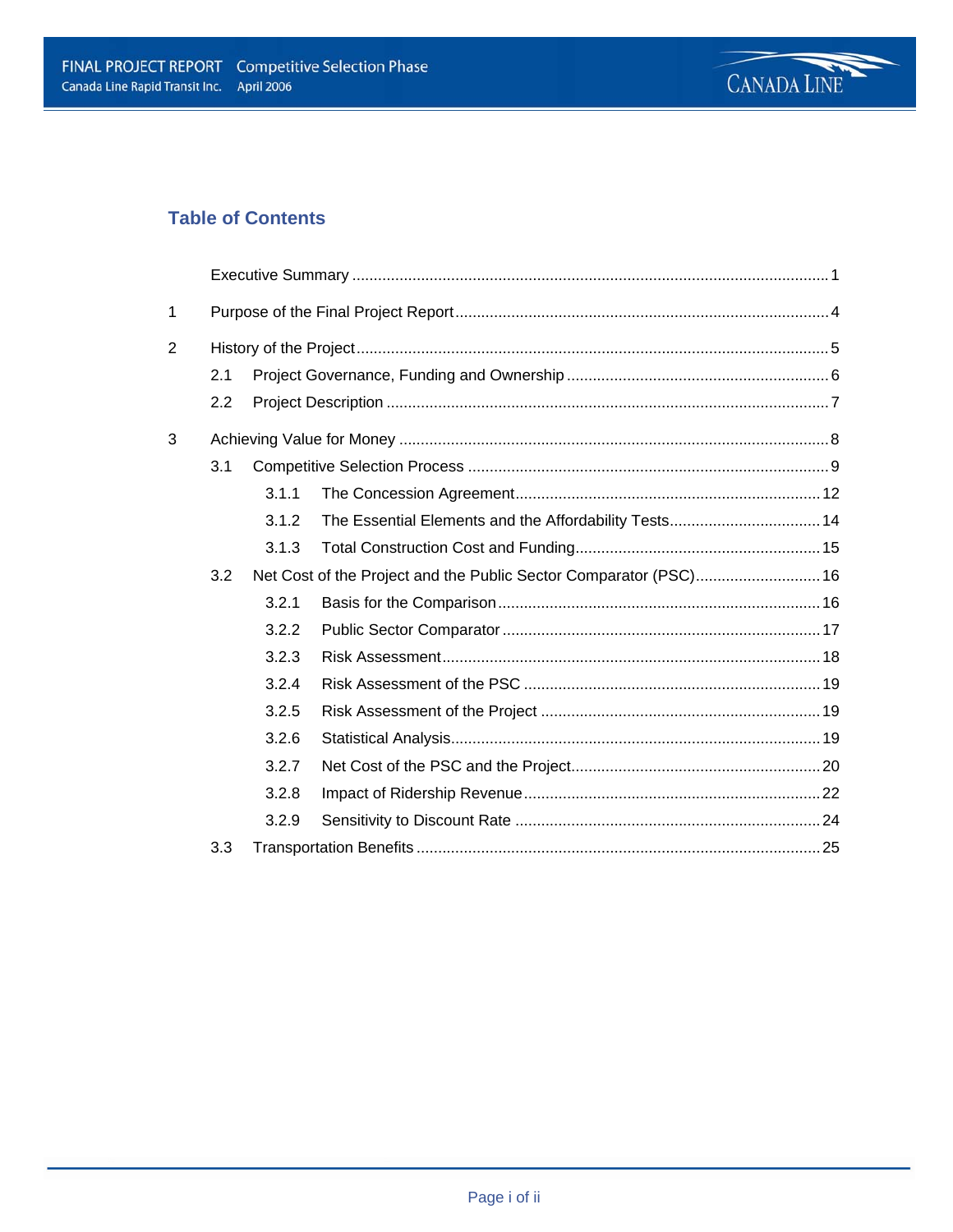

## **Figures**

| Figure 1:  |                                                                       |  |
|------------|-----------------------------------------------------------------------|--|
| Figure 2:  |                                                                       |  |
| Figure 3:  | Total Project Costs and Funding – Construction Period (\$ million) 15 |  |
| Figure 4:  |                                                                       |  |
| Figure 5:  |                                                                       |  |
| Figure 6:  |                                                                       |  |
| Figure 7:  |                                                                       |  |
| Figure 8:  |                                                                       |  |
| Figure 9:  |                                                                       |  |
| Figure 10: |                                                                       |  |
| Figure 11: | CLCO Sources and Uses of Funds - Construction Period (\$ million)32   |  |
| Figure 12: |                                                                       |  |
| Figure 13: |                                                                       |  |
| Figure 14: |                                                                       |  |
| Figure 15: |                                                                       |  |

## **Appendices**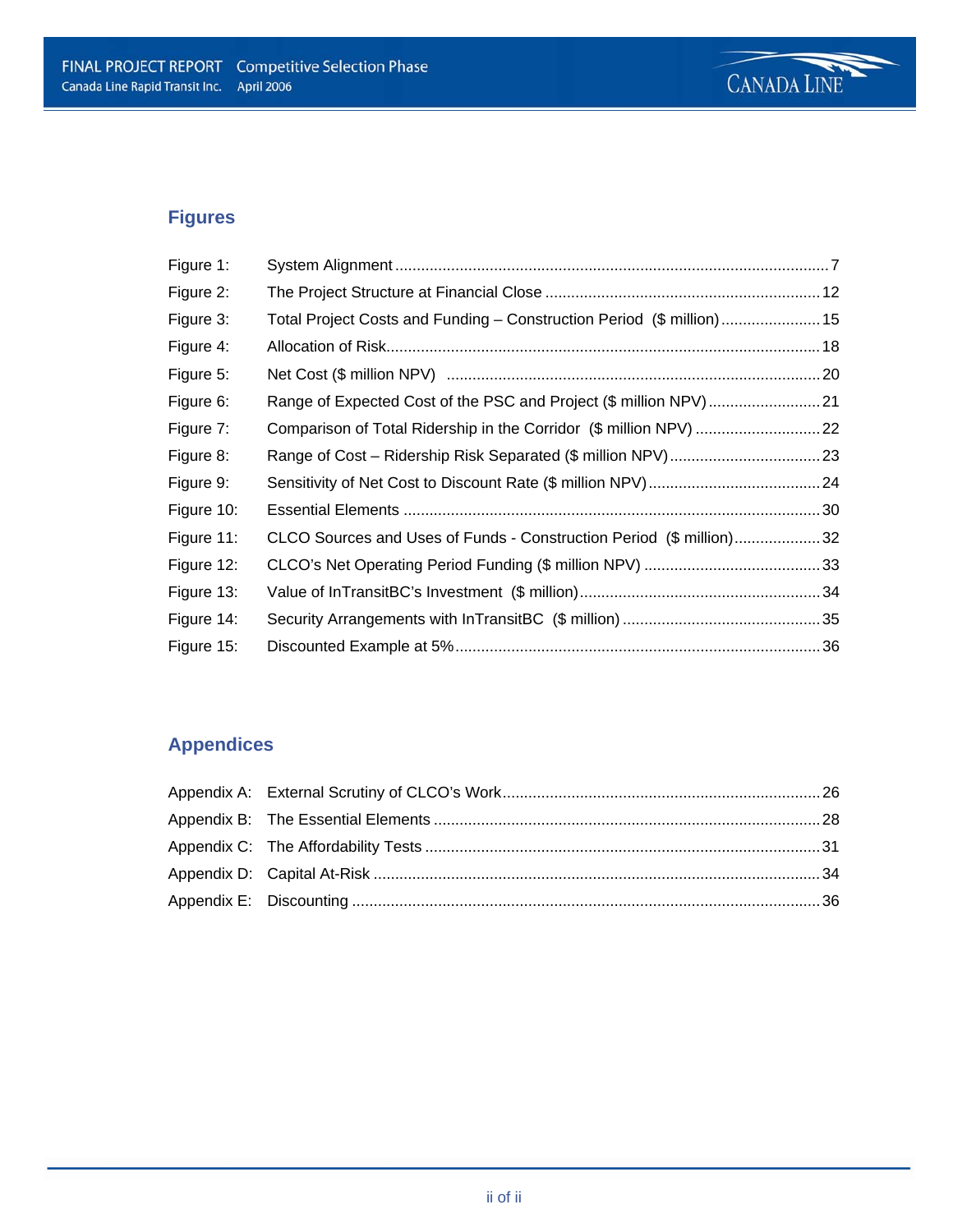## **Executive Summary**

### **Project Description and Purpose of Final Project Report**

Canada Line is a 19km rail rapid transit system connecting downtown Vancouver, the Vancouver International Airport and Central Richmond. It has 16 stations, two bridges and nine kilometres of tunnel. This is the final report for the procurement stage of the project. Its purpose is to assess value for money. It also includes a discussion of project funding and compliance with public agency funding conditions.

The public funding agencies for Canada Line are: the Government of Canada (Canada), the Province of British Columbia (the Province), the Greater Vancouver Transportation Authority (GVTA), Vancouver International Airport Authority (VIAA) and the City of Vancouver. The procurement stage began with the approval by the Province, GVTA and VIAA to begin a competitive process to select a contractor to design, build, partially finance, operate and maintain the line.

The procurement concluded with execution of a contract (Concession Agreement), between Canada Line Rapid Transit Inc. (CLCO), the company responsible for implementing the project for the public sector, and the selected contractor, InTransitBC.

Value<sup>1</sup> (NPV) less than the PSC. The revenue and cost comparisons are based on forward-looking information and consequently, the \$92 million NPV differential is not an absolute assertion and the difference may be less or greater than expected based on actual costs and revenues achieved over the 35-year Concession Agreement.

The net cost differential should not be interpreted as a savings available to fund other government expenditures. Rather, the net cost differential arises from a comparison of forecasts of project revenue and costs with forecast of the revenues and costs associated with a hypothetical project funded and managed solely by the public sector (the PSC). The comparison is only made to assist in concluding whether or not the project has delivered value to the taxpayer.

### **Within Approved Public Sector Funding**

Project development funding was provided by the public agencies and project design and construction is jointly funded by the public agencies and the selected contractor, InTransitBC. Performance payments during the operating period are funded by GVTA and the Province.

### **Value for Money**

CLCO concludes that value for money is expected to be achieved based on an analysis of the competitiveness and fairness of the selection process undertaken by CLCO and upon revenue and cost comparisons with a public sector comparator (PSC), which indicates the expected net cost of the project is \$92 million Net Present

1 Costs and revenues of the project are expressed as cash flow projections over the term of the Concession Agreement (about 35 years). In order to reflect the time value for money, such cash flows are often presented in Net Present Value (NPV) terms. An NPV is calculated by applying a compounding discount rate to a stream of future cash flows. This calculation reduces these cash flows to a single value reflecting the time value of money. All NPV amounts in this report, unless otherwise stated, are the result of discounting annual costs and revenues to the year 2003, using a 6% nominal discount rate.

 $\overline{\phantom{0}}$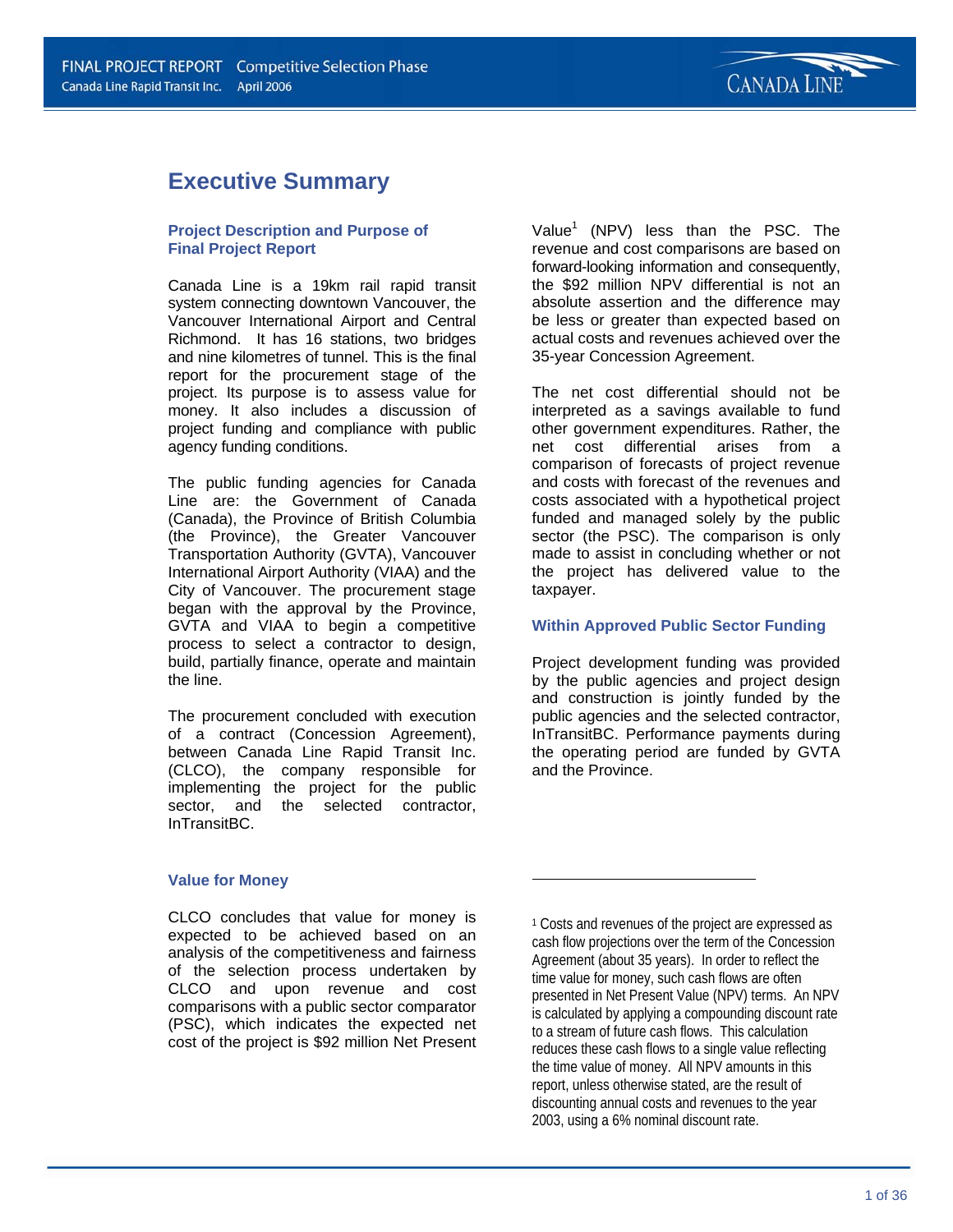

This report concludes that approved public sector funding together with InTransitBC's investment is sufficient to fund project construction:

- \$1,331 million (nominal) approved public funds;
- \$720 million (nominal) InTransitBC investment;
- total project cost within approved funding of \$2.05 billion (nominal), which is equivalent to \$1.89 billion (\$2003 real)

The approved funding does not fund the cost of those aspects of the project that are directly funded and managed by GVTA and the Cities of Vancouver and Richmond. This includes the provision of GVTA designated policing units, certain operating period insurance policies, GVTA and City funding of major road construction, cost of trolley wires, construction of bus loops and ticket vending machines. The Provincial funding contribution was conditional upon the project being developed as a partnership between the public and private sectors (P3).

GVTA will own the main line from Richmond to Vancouver, and VIAA will own the line from Bridgeport Station to the Airport. InTransitBC will own the rail cars. GVTA will set fares and collect for its account, all fare revenues from the system.

### **Project Governance**

CLCO, a wholly-owned and independentlygoverned subsidiary of GVTA, managed the competitive selection process and is responsible for overall implementation of the project. CLCO was established to implement the project. Transportation policy supporting the project is the responsibility of GVTA.

On February 1, 2006 RAV Project Management Ltd. changed its legal name to Canada Line Rapid Transit Inc. (CLCO).

### **History and Competitive Selection**

In 2000, Canada, the Province, GVTA, VIAA, and the Cities of Vancouver and Richmond agreed to participate in a threephase program to evaluate the potential to build rapid transit in the Richmond-Airport-Vancouver corridor by 2010. This concluded with approval to begin the procurement.

CLCO commenced the procurement process in November 2002 by issuing a Request for Expressions of Interest (RFEI). Ten private sector consortia of firms submitted responses that detailed their relevant qualifications and experience. In August 2003, CLCO issued a Request for Proposals (RFP) to four well-qualified proponents, each of whom CLCO concluded were capable of designing, constructing, financing and operating the line.

One of the proponents withdrew in the fall of 2003. The remaining three proponents submitted proposals in response to the RFP in January, 2004.

In July 2004, CLCO issued invitations to two proponent teams to participate in the Best and Final Offer (BAFO) stage. Thereafter, the Board of CLCO identified SNC-Lavalin/Serco as the preferred proponent. In December 2004, CLCO, with the approval of GVTA, entered into final negotiations with SNC-Lavalin/Serco. Subsequently, SNC-Lavalin Inc. formed a limited partnership company called InTransitBC, owned jointly by SNC-Lavalin Inc., the British Columbia Investment Management Corporation and Caisse de dépôt et placement du Québec, to design, build, partially finance, operate and maintain the line. The finalization of project documentation occurred on July 29, 2005 (Financial Close) and InTransitBC began construction of the system shortly thereafter.

The total cost of the procurement phase was \$32 million (nominal).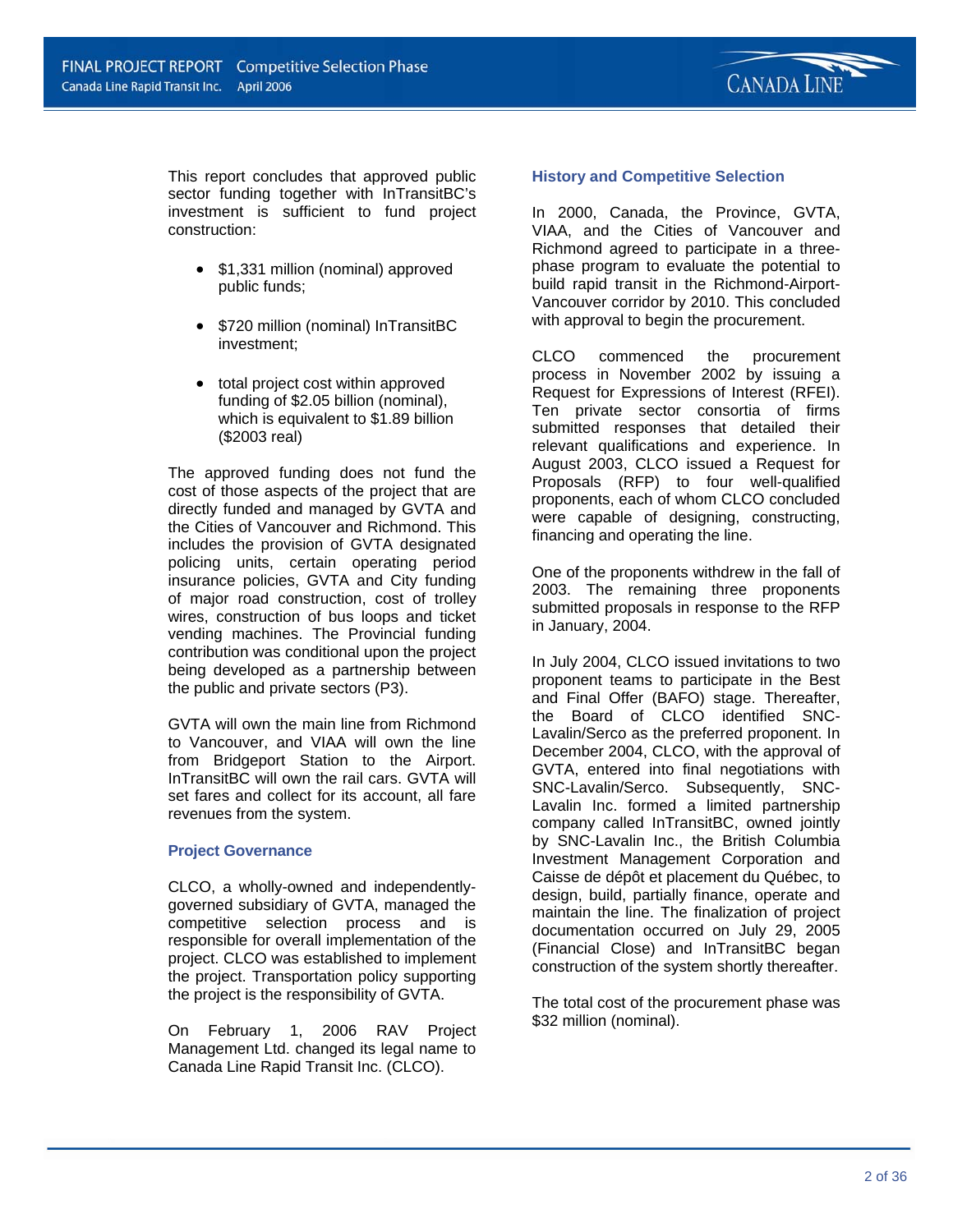

#### **Fair Competitive Selection**

Fairness Auditor, Mr. Ted Hughes, O.C., Q.C. confirmed that the competitive selection process was fair and unbiased.

#### **Concession Agreement and Allocation of Risk**

The commercial relationship between InTransitBC, CLCO and GVTA (the "parties") is governed by the Concession Agreement which sets out the rights and obligations of each party in the delivery of the project over 35 years.

Under the terms of the Concession Agreement, InTransitBC is responsible for building the line. Payments to InTransitBC and the project completion date are set out in the Concession Agreement. InTransitBC will be paid after achieving identified milestones during the construction period. During the operating period, payments will be made to InTransitBC for the achievement of performance targets that measure, for example, train frequency, safety and ridership.

The key principle behind the design of the Concession Agreement is that risk should, where possible, be allocated to the party most able to manage and mitigate it. The majority of the construction cost and operating cost risks have been allocated to InTransitBC. Any risks retained by CLCO during construction including, for example, property acquisition, unidentified contaminated soils, and a share of utility relocation costs, are covered by specific contingency funds.

While most of the operating cost risk has been allocated to InTransitBC, GVTA retains the majority of the ridership revenue risk. This is because GVTA controls the majority of the integrated Lower Mainland transportation system, sets fare levels for bus and rail systems, optimizes bus routes and integrates them with rail systems, and markets transit to the public.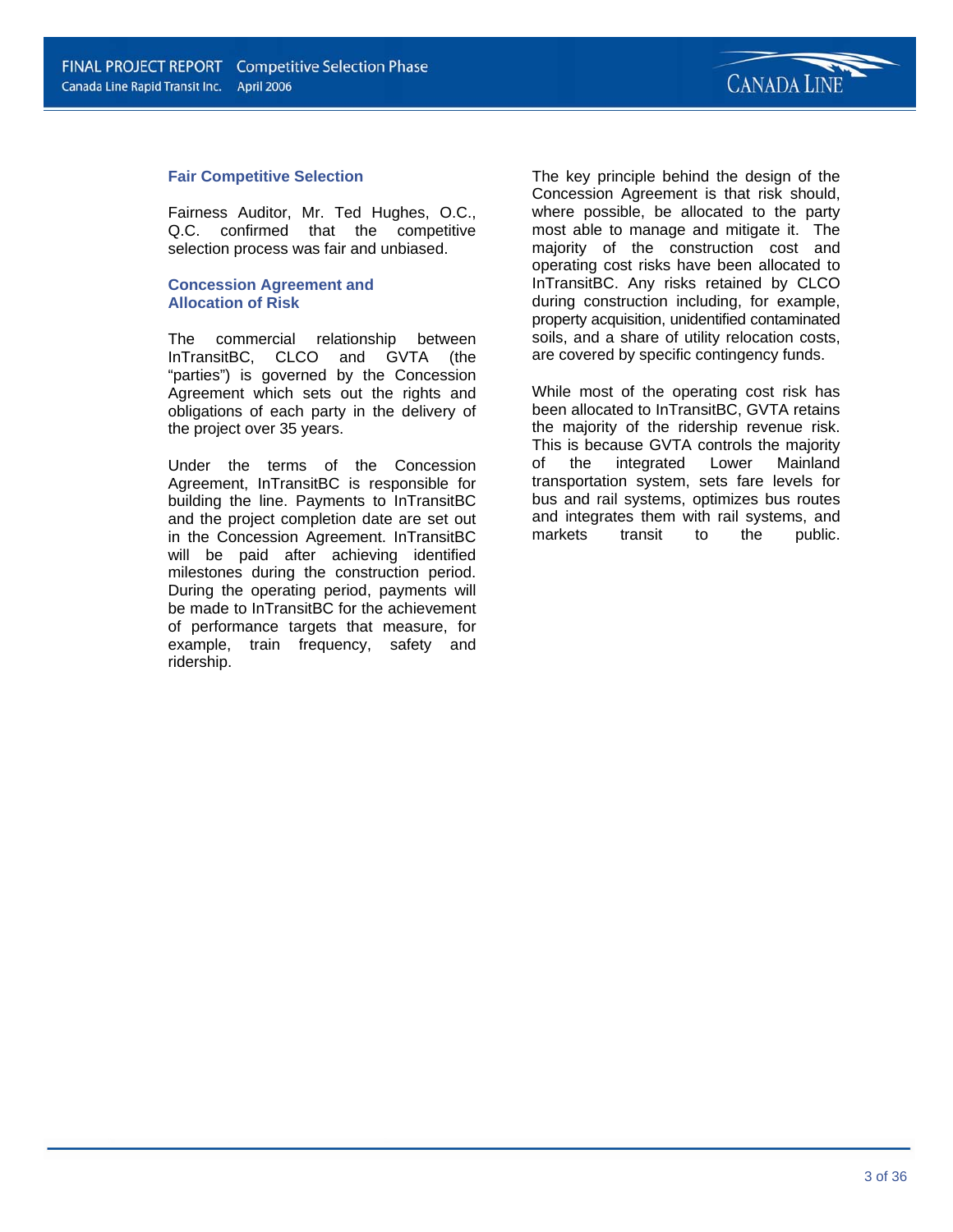

## **1 Purpose of the Final Project Report**

The Canada Line rapid transit system is being developed as a P3. CLCO made a commitment to publicly report the final assessment of value for money expected to be achieved over the life of the partnership. Value for money assessments capture a range of factors including analyses of revenues and costs, risks retained by the public sector and the overall protection of public interests. CLCO's assessment of value for money includes an analysis of the competitive selection process and a revenue and cost comparison of the project with a PSC. The PSC is a hypothetical concept based on realistic assumptions intended to provide a risk-adjusted estimate of the project cost with the use of conventional public sector procurement methods where the system would be purchased, financed, operated and maintained by the public sector. The scope of the assessment is limited to determining if the competitive selection process has delivered value for money; it is not an assessment of whether or not the system is the best option for addressing the transportation issues in the Richmond-Airport-Vancouver corridor.

CLCO requested that the Auditor General of British Columbia undertake a review of this Report. CLCO provided the Auditor General with full access to all project information required to support the review process. CLCO is accountable for the contents of this report, including the reasonableness of the facts, assumptions and professional opinions that are presented. This report discusses the assessment of value for money as at July 29, 2005 when the project documentation and financial commitments were finalized (Financial Close).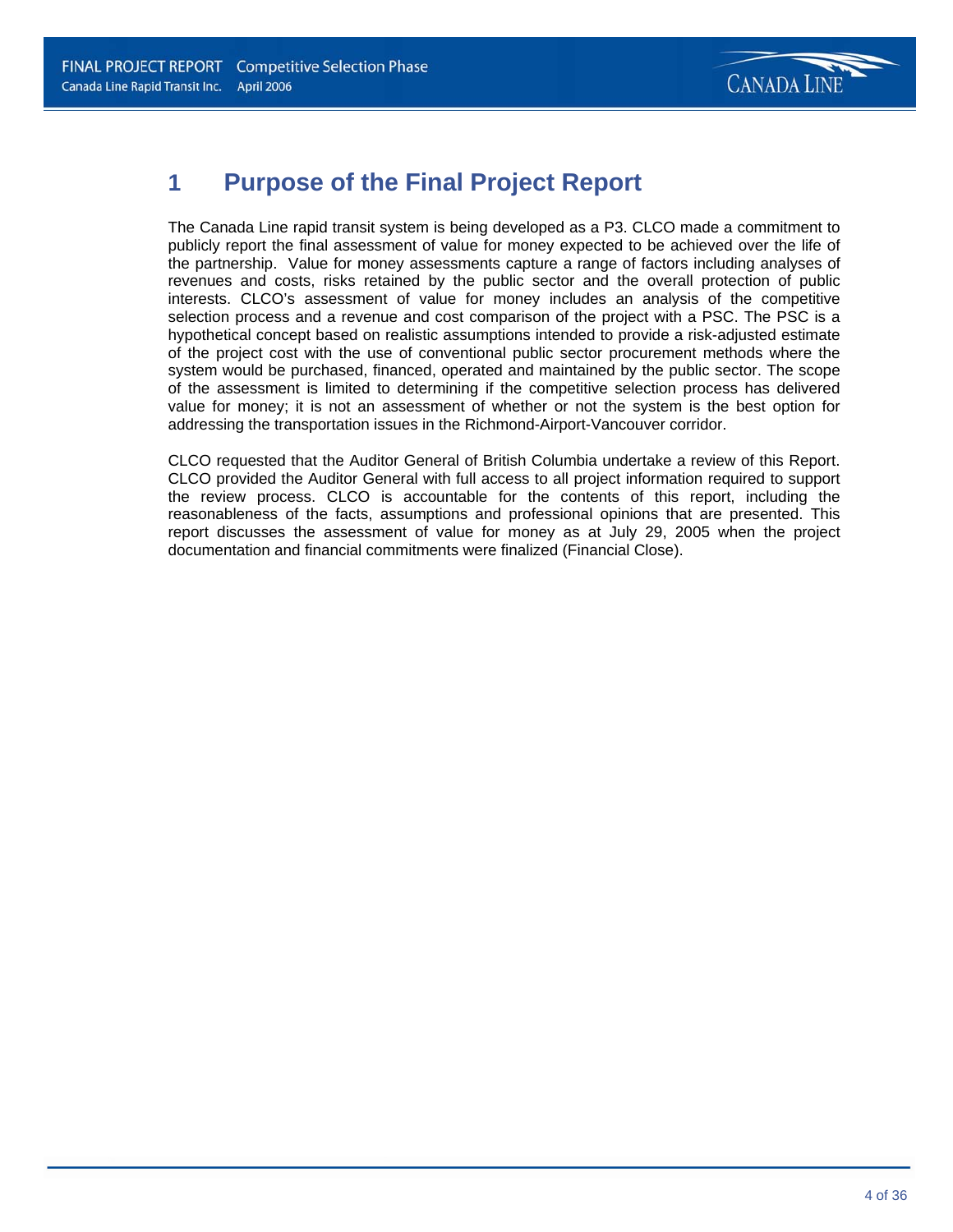

## **2 History of the Project**

Transportation systems for the Richmond-Vancouver corridor have been studied for over 30 years. In 1999, during the consultation program for the TransLink Strategic Transportation Plan (1999), several government agencies expressed renewed interest in a rapid transit network to connect Richmond and Vancouver. Increases in passenger and cargo traffic at Vancouver International Airport prompted interest in a rail link to serve the growing employment base on Sea Island and existing and future passenger terminals.

In September 2000 GVTA, the Province, VIAA, (Local Funding Agencies) and the Cities of Vancouver and Richmond agreed to participate in a three-phase project to evaluate the potential to build rapid transit in the corridor by 2010:

- Phase One consisted of defining the organization of the project and its objectives;
- Phase Two included an evaluation of the need to build the line, the potential to fund it and the potential for private investment;
- Phase Three Project Definition Phase, culminated in a Project Definition Report which was delivered to the participating agencies in February of 2003. The purpose of the report was to define the project and its financial implications to a level that would allow the Local Funding Agencies to decide to proceed with the project. The Project Definition Phase also marked the beginning of the procurement, or competitive selection process. During this phase the agencies issued a Request for Expressions of Interest (RFEI) to determine the level of interest in the market.

The Project Definition Report was the subject of a public consultation process which took place in the spring of 2003. The agencies considered the Project Definition Report and the public commentary. In mid 2003 GVTA, with input from the Local Funding Agencies, approved:

- continuing with the competitive selection process by issuing a Request for Proposals;
- the development of a Concession Agreement (the Agreement) that specified the terms and conditions for the design, construction, finance, operation and maintenance of the system;
- establishing an independently governed subsidiary of GVTA to implement the project, with directors nominated by each of the Province, GVTA and VIAA; and
- its initial financial contributions.

During negotiation of the funding arrangements, the Local Funding Agencies identified specific elements of the project that they considered to be "essential", which were to be included as conditions of their participation. Collectively, these elements came to be known as the Essential Elements of the project. The Essential Elements describe specific objectives, including travel time, alignment constraints and a construction completion date of no later than November 30, 2009. In addition to the Essential Elements, the Province's funding commitment was conditional upon the project being structured as a P3.

The Request for Proposals (RFP) was issued in the summer of 2003 and was followed by numerous agency approvals and procurement steps that culminated in the finalization of all project documentation on July 29, 2005 (Financial Close) with InTransitBC, the private sector partner. InTransitBC began construction of the system shortly thereafter.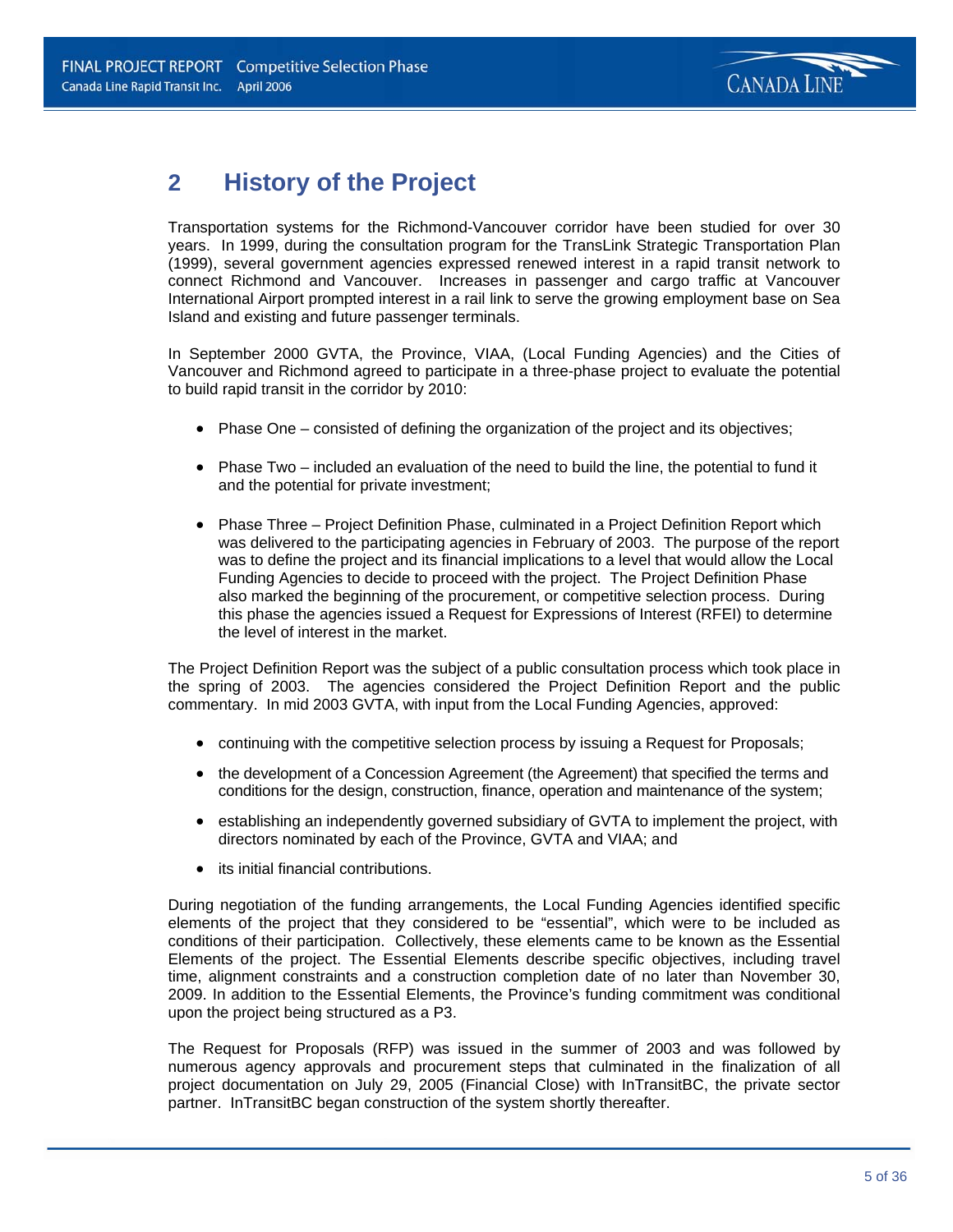

### **2.1 Project Governance, Funding and Ownership**

CLCO is a wholly-owned subsidiary of GVTA. The majority of its Board of Directors are independent; the other directors are employees of GVTA and VIAA. The company's mandate is to oversee the development of the system including the procurement, design, and construction of the line. GVTA has recently initiated an overall review of its strategy, including determination of the best approach to managing the operating period of the 35-year Agreement.

The development and construction of the project is jointly funded by Canada, the Province, GVTA, VIAA, the City of Vancouver and InTransitBC. Over the operating period, GVTA and the Province will fund performance payments to InTransitBC. Each agency finances its contributions differently and individually accounts for their cost of financing contributions to CLCO. GVTA, in addition to its contributions to CLCO, is also funding additional costs related to the project, as described in Section 3.1.2.

Once completed, the rapid transit system will connect three major commercial and population centres; downtown Vancouver, Sea Island and the Airport, and Central Richmond. GVTA will own the main line from Richmond to Vancouver, VIAA will own the line from Bridgeport to the Airport and will provide an operating license to GVTA through to the end of the term of the Agreement. InTransitBC will design, construct, partially finance the system, own the train vehicles, and operate and maintain the entire system under an operating license from GVTA through to the end of the Agreement. GVTA will collect all fare revenues and will continue to set system-wide transportation policies and fare levels. As a condition of funding from Canada, the system is now called "Canada Line" and on February 1, 2006, RAV Project Management Ltd. changed its legal name to Canada Line Rapid Transit Inc. (CLCO).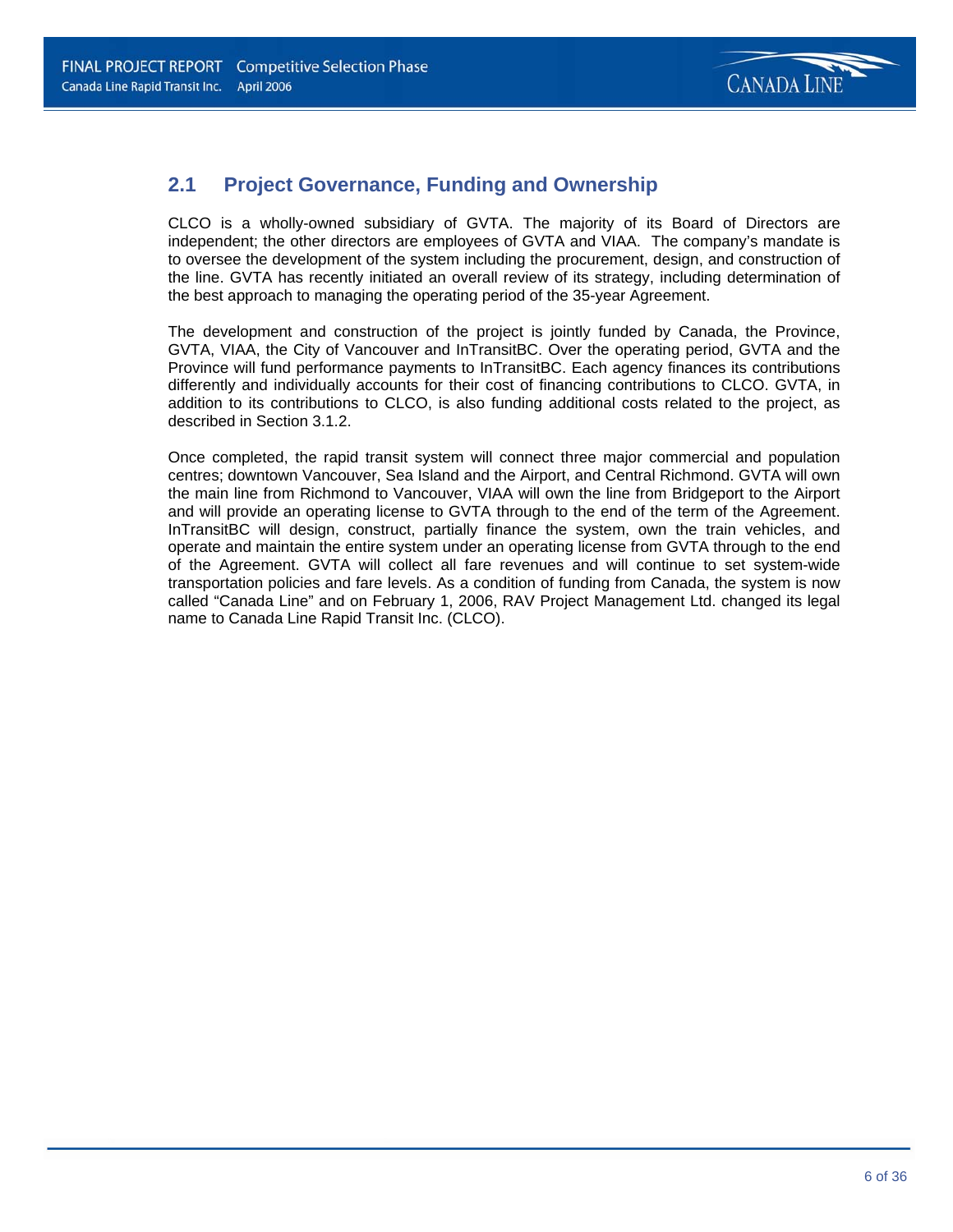

### **2.2 Project Description**

The north-south transportation corridor between downtown Vancouver, the Vancouver International Airport, and downtown Richmond is one of the busiest in Greater Vancouver and is home to onethird of the jobs and 20% of the people in the Lower Mainland. As the population in the corridor and the surrounding region has increased, the corridor's transportation network has suffered from increasing congestion. There is a long history of analysis of various options to address congestion and increase the capacity of the existing transportation network in this corridor.

The project will pick up and deliver passengers to existing rapid transit lines at Waterfront Station and major east-west transit services in Vancouver and Richmond, expanding the transit network serving the region. The project will, as illustrated in Figure 1, consist of:

- a tunnel through downtown Vancouver, starting at Waterfront Station and running under Granville Street, under False Creek, and under Cambie Street to just south of  $64^{\text{th}}$  Ave:
- an elevated track from just south of 64<sup>th</sup> Ave across the Fraser River to Bridgeport Station in Richmond;
- from Bridgeport Station, an elevated and at-grade (fully separated from all other traffic) track to Vancouver International Airport and an elevated track to central Richmond along No. 3 Road;
- a park-and-ride facility at the Bridgeport station and bus exchanges at Marine Drive, Bridgeport and Richmond City Center stations;
- a total of 16 stations along the route, four in Richmond, three on Sea Island and nine in Vancouver; with a further provision for future stations; and
- an Operations and Maintenance Centre (OMC) located north of the Bridgeport Station.

It will take about 25 minutes to travel from one end of the almost 19 kilometre line to the other.



*Figure 1: System Alignment*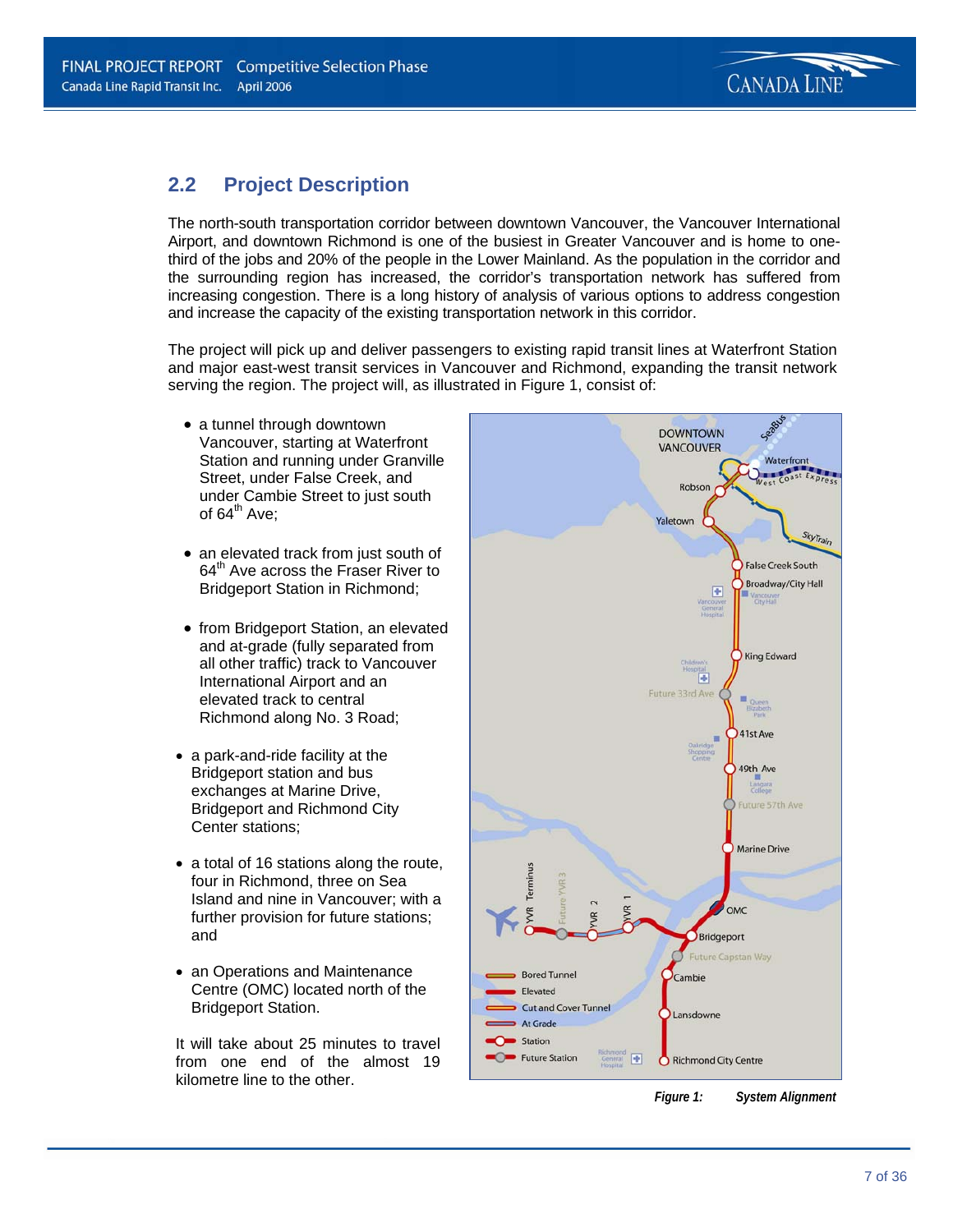

## **3 Achieving Value for Money**

CLCO's assessment that it has delivered value for money via the competitive selection process is based upon its belief that the:

- procurement process was fair and competitive and has delivered a good outcome in the form of a Concession Agreement that efficiently and effectively allocates risk (see Section 3.1); and
- project is expected to have lower net costs than the PSC (see Section 3.2).

The value for money assertion is further supported by CLCO's belief that the project is expected to deliver higher transportation benefits (see Section 3.3).

It is important to note that all of the quantitative conclusions in this report are based upon forwardlooking information. CLCO has taken care in preparing its analyses; however, it is difficult to forecast future events with certainty and it is not possible to absolutely assert that the project will have lower net costs than the PSC or will meet the affordability tests described in Section 3.1.2 and in Appendix C. Throughout this report, words such as "believes", "expects", "forecast" and other similar expressions have been used to identify forward-looking information.

In particular, it is noted that:

- ridership revenue forecasts for the project and the PSC are based on the incremental impact expected on the Lower Mainland integrated transit system;
- ridership revenue forecast during the operating period is based on assumptions that compound over a period of time. Small changes in these assumptions can have a material impact on the overall results, either increasing or decreasing the revenue levels achieved. In addition, the project is part of the Lower Mainland integrated transit system. Changes to this system would have an impact on revenues; and
- a material source of project operating phase funding is the net operating and capital cost savings that GVTA expects to achieve by adjusting bus services in the corridor to improve transit integration. Therefore, future adjustments by GVTA of bus services may impact affordability.

CLCO and GVTA accepted the impact of this uncertainty in deciding to sign the Agreement, and accepted that the cost of the project (over the life of the Agreement) and the revenue sources available in the long-term may differ from those forecast at the time of Financial Close.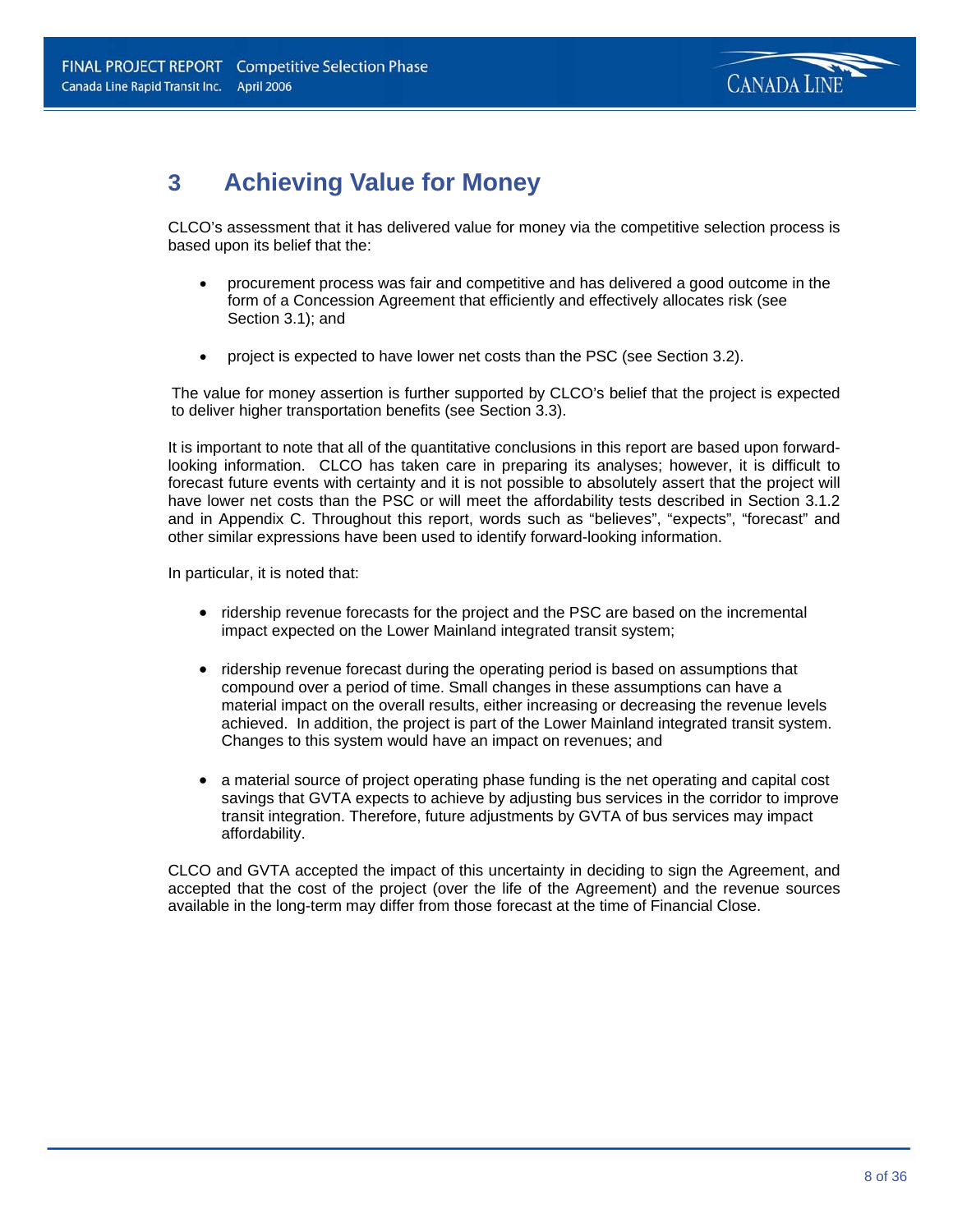

### **3.1 Competitive Selection Process**

CLCO commenced the competitive selection process in November 2002 by issuing a Request for Expressions of Interest. Ten private sector consortia of firms submitted responses that detailed their relevant qualifications and experience. In August 2003, CLCO issued Requests for Proposals (RFP) to four well-qualified proponents, each of whom CLCO concluded were capable of designing, constructing, financing and operating the line:

- RAVLink Transportation: Fluor Canada Ltd., Siemens Canada Limited, MTR Corporation Limited, and Balfour Beatty Capital Projects Limited;
- RAVxpress: Bombardier Inc., AMEC, Bouygues Travaux Publics, SA, and Bilfinger Berger;
- SNC-Lavalin/Serco: SNC-Lavalin Inc. and Serco Limited; and
- RAVRail: Alstom Transport, SA; Ledcor Projects Inc.; Connex North America, Inc.; Karyo Communications; Busby & Associates; and MKT Development Group.

RAVRail withdrew in the fall of 2003. The remaining three proponents submitted proposals in response to the RFP in January 2004.

In July 2004, CLCO issued invitations to the RAVxpress and SNC-Lavalin/Serco proponent teams to participate in the Best and Final Offer ("BAFO") stage. Thereafter, the Board of CLCO identified SNC-Lavalin/Serco as the Preferred Proponent. In December 2004, CLCO, with the approval of GVTA, entered into final negotiations with SNC-Lavalin/Serco.

At the July 29, 2005 Financial Close, SNC-Lavalin/Serco transferred its interests in the project to InTransitBC, a limited partnership owned equally by SNC-Lavalin, British Columbia Investment Management Corporation and Caisse de dépôt et placement du Québec. Serco Limited will participate in the operations of the project.

At the end of each of the RFP and BAFO stages, CLCO appointed formal evaluation committees and sub-committees to evaluate each of the competing proposals. The sub-committees were charged with the obligation of providing fair and unbiased assessments in the following areas: design and construction/technical; operations and maintenance; finance; commercial and legal; and consultation, all in accordance with the procurement instructions provided to the proponents at each of the stages. The sub-committees reported to the evaluation committee, which in turn, made recommendations (in the form of an evaluation report) to the CLCO Board. The committees evaluated the proposals using the criteria included in the instructions; the most important of the criteria being the "Net Cost of the System", which considered the capital costs, operating costs, ridership revenues and bus cost savings associated with the proposals. In addition, the committees considered:

- strengths of each proposal and of its team's ability to deliver;
- value of the transportation benefits of the proposals;
- safety; and
- qualitative factors that included approach to communications and public consultation, environmental impact and design aesthetics.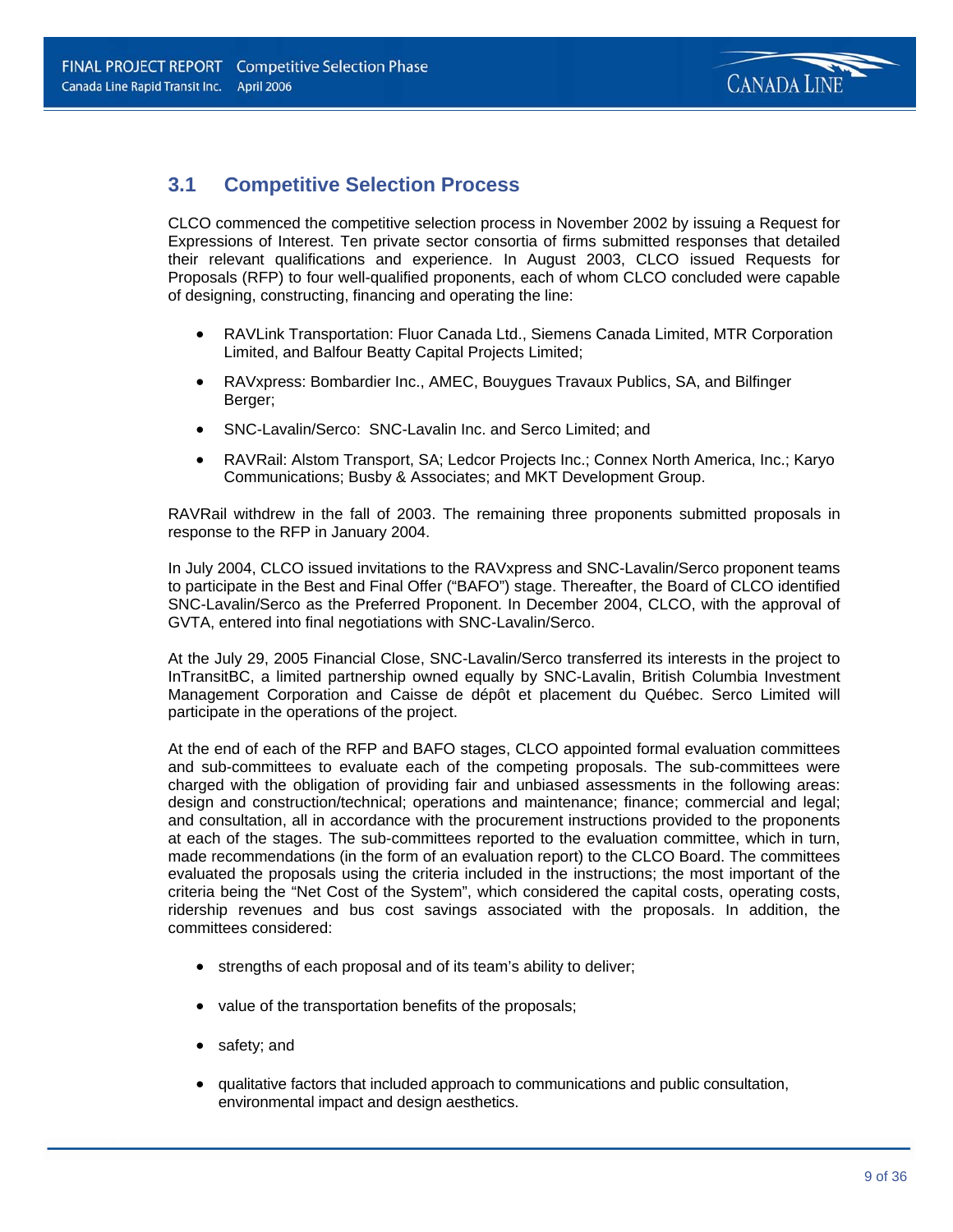

An important objective of the competitive selection process was to maximize competition while ensuring that competing proponents had opportunities to optimize their proposals via consultation with CLCO and GVTA and provide input into the various project requirements (including draft Concession Agreements prepared at each of the RFP and BAFO stages). As a consequence, there was a high degree of interaction between CLCO and the proponents at each of the RFP and BAFO stages.

CLCO adopted several practices to ensure that the interaction during the bidding stages did not compromise the fairness of the process by engaging:

- a third-party, independent consultant to establish ridership forecasts;
- a Conflict Reviewer: and
- a Fairness Auditor.

The use of a single ridership forecasting consultant, accessible to proponents, was required as each competing proposal had innovative designs and options resulting in differing levels of ridership. The draft Concession Agreement provided during the selection process did not define exactly how the system was to be designed. Rather, it primarily specified the performance that the completed system must achieve. As a consequence, during the selection process each of the proponents were free to propose innovative designs to maximize ridership or minimize cost, so long as the designs conformed to the Essential Elements and were capable of meeting the performance specifications.

It was critical that the individual proponents' ridership forecasts be produced with the use of the same model, with the application of a consistent modelling methodology with complete confidentially to ensure comparability of the various forecasts and to provide proponents with the confidence that their design innovations would not be shared with other proponents. The consultant chosen by CLCO, via a competitive selection process, was Halcrow/TSi. Halcrow/TSi is comprised of Halcrow Group Limited, based in the United Kingdom, and TranSys Consultants International, a British Columbia firm with extensive experience in modelling the Lower Mainland transportation system. The approach to the modelling reflected Halcrow/TSi's international and local experience.

Similar models are widely used throughout the world to help plan transportation infrastructure. The inputs to these models include detailed descriptions of the region's roads and transit systems, and the locations of population and employment. Travel demand, derived from this landuse information, is assigned to different travel modes (car, bus, walking, etc.) and routes, reflecting the relative attractiveness of each mode and route for an individual trip in terms of journey times, costs and other factors. The models are both calibrated and validated to ensure that they reasonably represent current travel choices and behaviour in the region.

Assumptions for a specific scenario (e.g., the specifics of the PSC reference design) are input into the model, which then generates forecasts for the transport system, such as vehicle volumes, average speed, and transit ridership for that scenario.

Modelling is a difficult and skilled task and all forecasts are inherently subject to uncertainty and transport models are often complex, and thus are rarely error-free. Models are sensitive to both general input assumptions and to specific information about local travellers' behaviour (such as their sensitivity to changes in train frequency or station access time). Input assumptions, such as how rapidly population will grow in a particular municipality in the future, often prove inaccurate.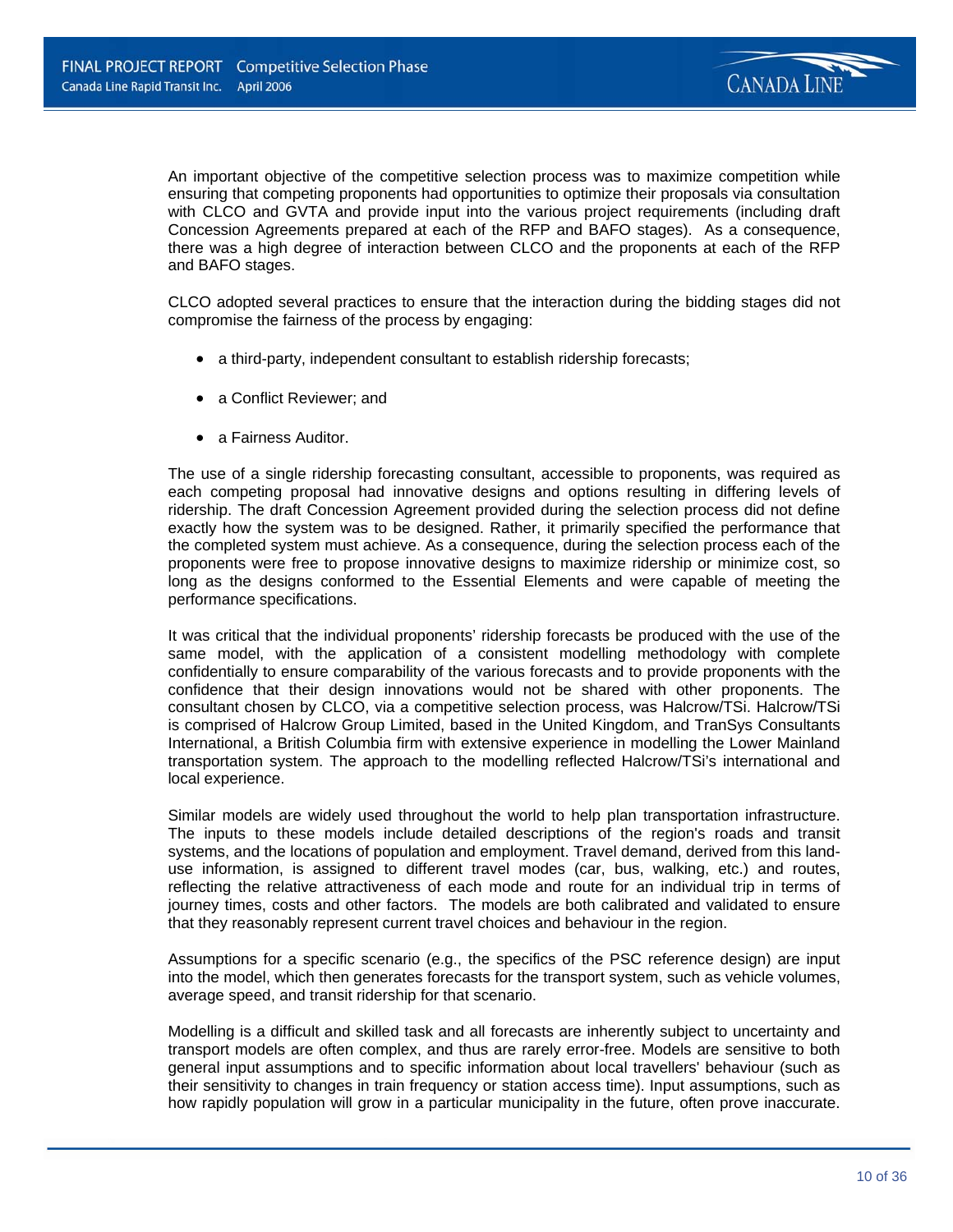

Travel data is expensive to collect, and models sometimes have to use incomplete or dated information.

In order to make the forecasts from the models as accurate as feasible, the modelling approach used for this project involved:

- further development and use of an existing local model of the region covering the peak hours. This model had been previously used for other projects and proven to give reasonable results;
- development of an associated midday model to provide greater information on the projected ridership;
- development of a separate model for airport passengers;
- extensive travel surveys in the project corridor to ensure that the travel data (used in the development of the models) were both comprehensive and recent;
- testing the models with past changes in the region's transport systems to see how well they were able to forecast the observed changes in travel behaviour;
- benchmarking the forecasts against existing similar transit systems to be found elsewhere in the world; and
- Sensitivity testing of key assumptions and a risk analysis to identify the level of uncertainty associated with the forecasts.

In addition, the model and modelling approach were peer-reviewed by Booz Allen Hamilton, a consultancy firm with extensive international ridership forecasting experience, and assessed by staff of GVTA and other agencies as well as by staff of each of the bidding consortia.

CLCO appointed John Haythorne, a senior partner of the law firm Bull, Housser & Tupper, to assist with the identification and elimination of conflicts of interest with CLCO, the Agencies, and the proponents. In addition, CLCO appointed former Justice Ted Hughes, O.C., Q.C., as a Fairness Auditor with responsibility to review the evaluation process at each stage in the selection process. Mr. Hughes' reports were positive and are referenced in Appendix A.

The total cost of the procurement phase was \$32 million (nominal). These costs are included in the CLCO costs described in section 3.2. The procurement began in December 2002 and ended with Financial Close at the end of July 2005.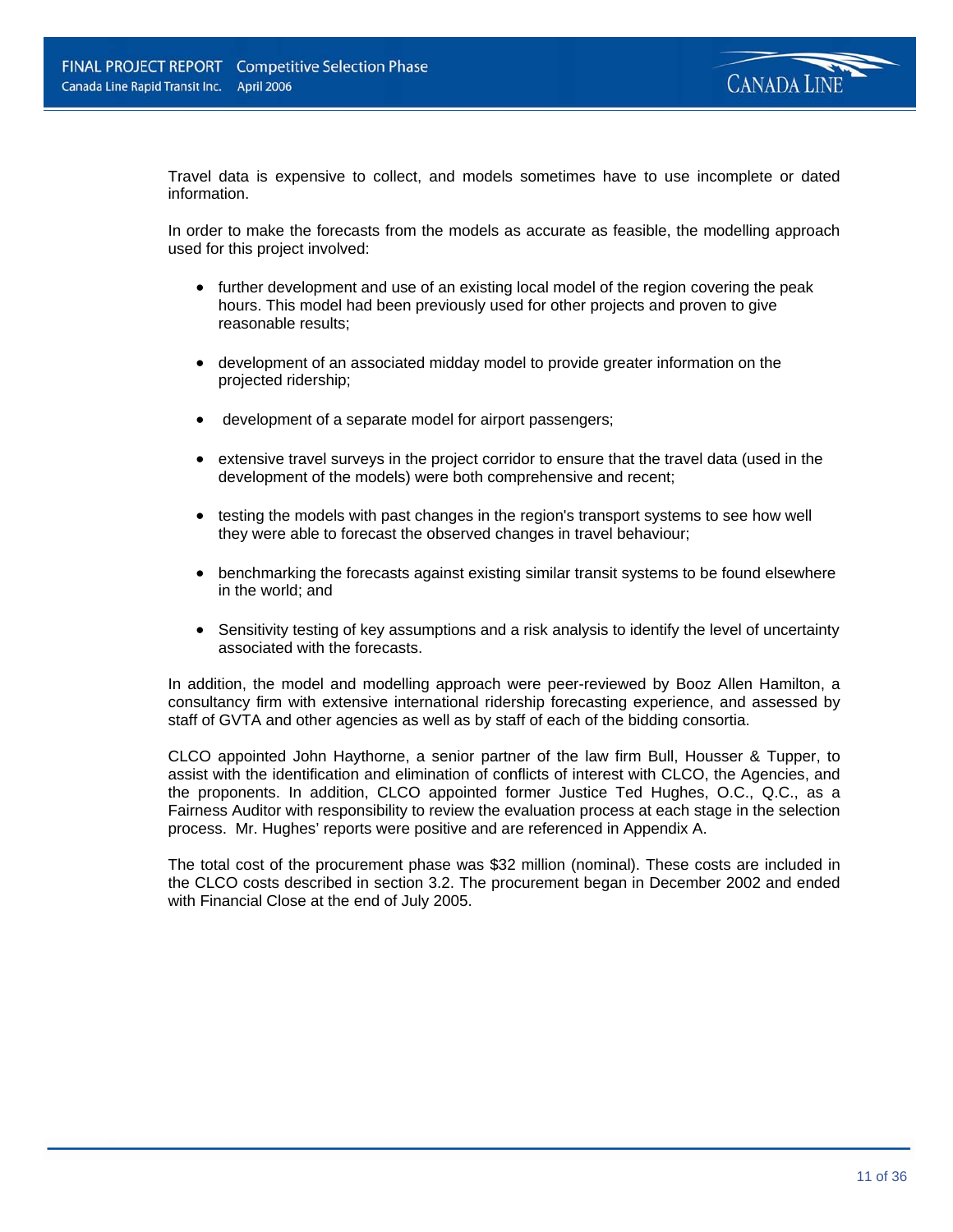### **3.1.1 The Concession Agreement**

The project is governed by the Agreement signed by CLCO, GVTA and InTransitBC (the "parties") which sets out the rights and obligations of each party in the delivery of the line over 35 years.

Under the Agreement, InTransitBC (see Figure 2) has an obligation to design, construct, operate, maintain, and partially finance the project in accordance with the specifications set out in the Agreement and has the right to receive payments for fulfilling these obligations.



*Figure 2: The Project Structure at Financial Close* 

InTransitBC is obliged to construct the line for a fixed price (with the exception of costs associated with risks that are retained by CLCO) and is required to invest additional capital to fund cost overruns for which it is responsible. CLCO will make construction period payments to InTransitBC upon the attainment of defined milestones. These payments will be insufficient to meet the full cost of constructing the line. This funding shortfall requires that InTransitBC raise sufficient private capital (equity and debt) to fund the remaining construction costs. This private capital is critical to the completion of the project and to ensuring effective transfer of risk to InTransitBC over the term of the Agreement. InTransitBC expects to recover its capital during the operating period from performance payments from GVTA and the Province.

During the operating period, performance payments are made to InTransitBC based on achievement of operating specifications defined in the Agreement. The performance payments are used by InTransitBC to meet operating costs and to repay and provide a return on InTransitBC's capital. The performance payments paid to InTransitBC during the operating phase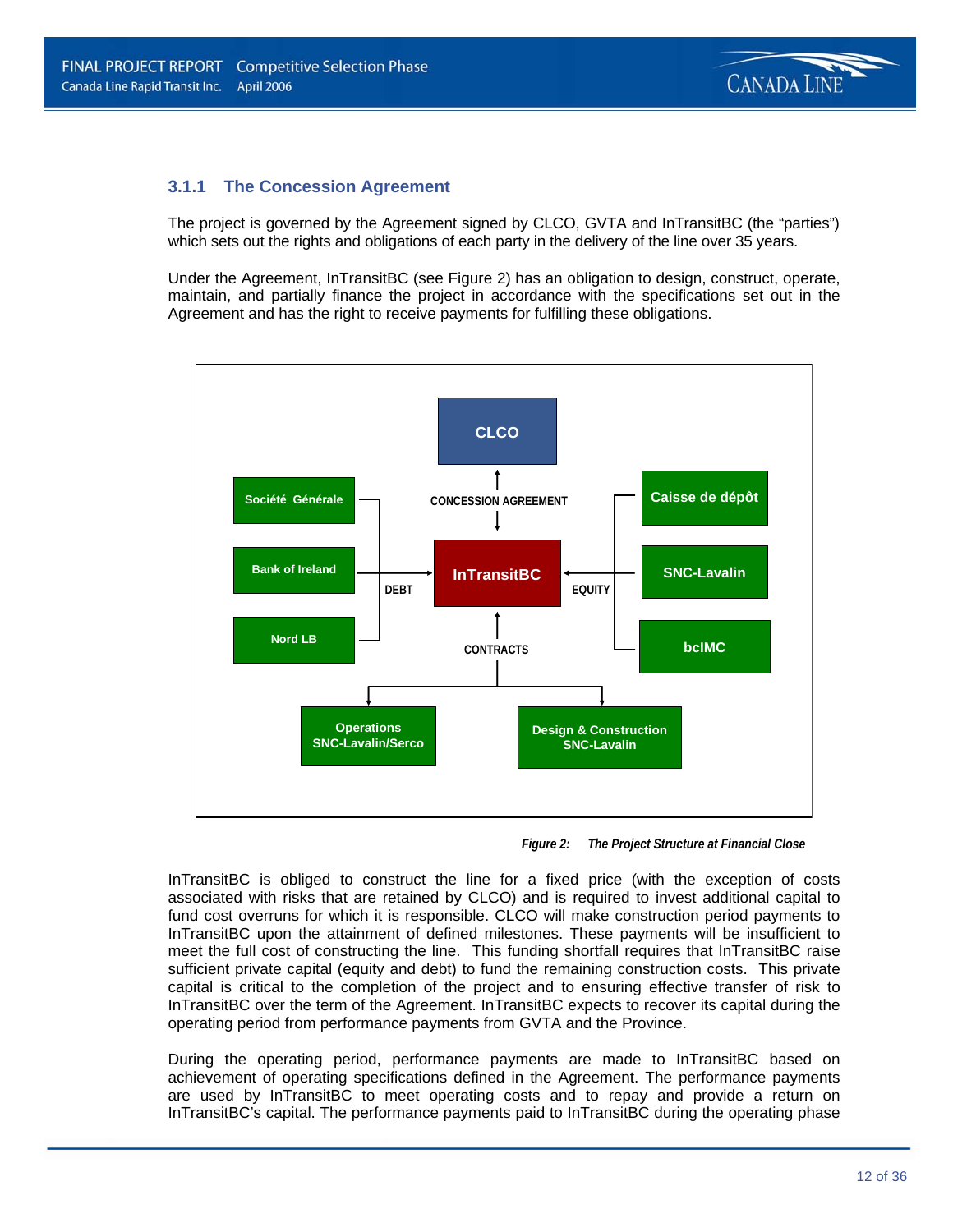

will not increase if InTransitBC experiences construction or operating cost overruns that are to its account.

The key principle behind the design of the Agreement is that risk should, where possible, be allocated to the party most able to efficiently manage and mitigate the risk in a cost-effective manner. Allocating risks to InTransitBC that it is not able to efficiently manage or mitigate would increase the overall cost of the project. An example is the acquisition of property, where failure to acquire a site on schedule can have a much larger impact on project cost than the cost of the site itself. In this circumstance, land acquisition risk better resides with CLCO and GVTA – particularly given that GVTA can exercise powers of expropriation not available to InTransitBC.

Another example is ridership risk. Ridership will be influenced by factors that relate to the entire transportation system as well as the specific operation of the project. GVTA controls the majority of the integrated Lower Mainland transportation system, sets fare levels for bus and rail systems, optimizes bus routes and integrates them with rail systems, and markets the various modes of transit to the public. The majority of the ridership risk is therefore logically allocated to GVTA.

InTransitBC is responsible for the operating and maintenance costs of the system. It receives payments that reflect achievement of performance measures for on-time arrivals and quality. Since its performance also influences ridership, it also carries a part of the risk of actual ridership being different than the forecast ridership. During the operating period, 70% of each payment from GVTA to InTransitBC is based on availability, 20% on quality of the service delivered and 10% on achievement of ridership forecasts.

With respect to availability, InTransitBC is required to operate an average of approximately 40 trains per hour. If InTransitBC were to provide only 35 trains per hour it would receive 87.5% (35/40) of its maximum availability and quality payments. Performance at this level on a sustained basis (assuming CLCO or InTransitBC's lenders did not exercise any contractual remedies) would reduce InTransitBC's profit by more than 50%.

Quality of service of available trains is to be determined by measuring passenger accessibility, comfort and convenience, general repair and cleanliness of vehicles and stations, and vehicle and station safety. Payments to InTransitBC will be reduced if quality of service does not meet the standards set out in the Agreement.

The ridership forecasts are to be established for every five years of operations as well as at the commencement of the first year and at the end of the second year of operations. The ridership forecasts may be adjusted once per year in response to events that could reasonably be expected to have a material effect on the forecast ridership. Such events include changes in GVTA bus services, the addition of stations and increases in fare levels.

In the unlikely event that InTransitBC fails to meet its obligations over the 35-year term of the Agreement such that it would be declared in default due to non-performance, CLCO could elect to terminate the Agreement. In such an event, CLCO needs to be certain that InTransitBC would have sufficient capital at risk to fund CLCO's costs to complete or refurbish the project. Given that the risks transferred to InTransitBC are significant, the Agreement is structured such that its capital is at risk if the project suffers cost overruns or poor operating performance. In addition to the at-risk capital, there are corporate guarantees and financial letters of credit to secure the performance of InTransitBC and its construction contractor (SNC-Lavalin) during the construction and operating periods. The presence of the at-risk capital, guarantees, and letters of credit should ensure that the risks transferred to InTransitBC will remain with InTransitBC (see Appendix D for more detail).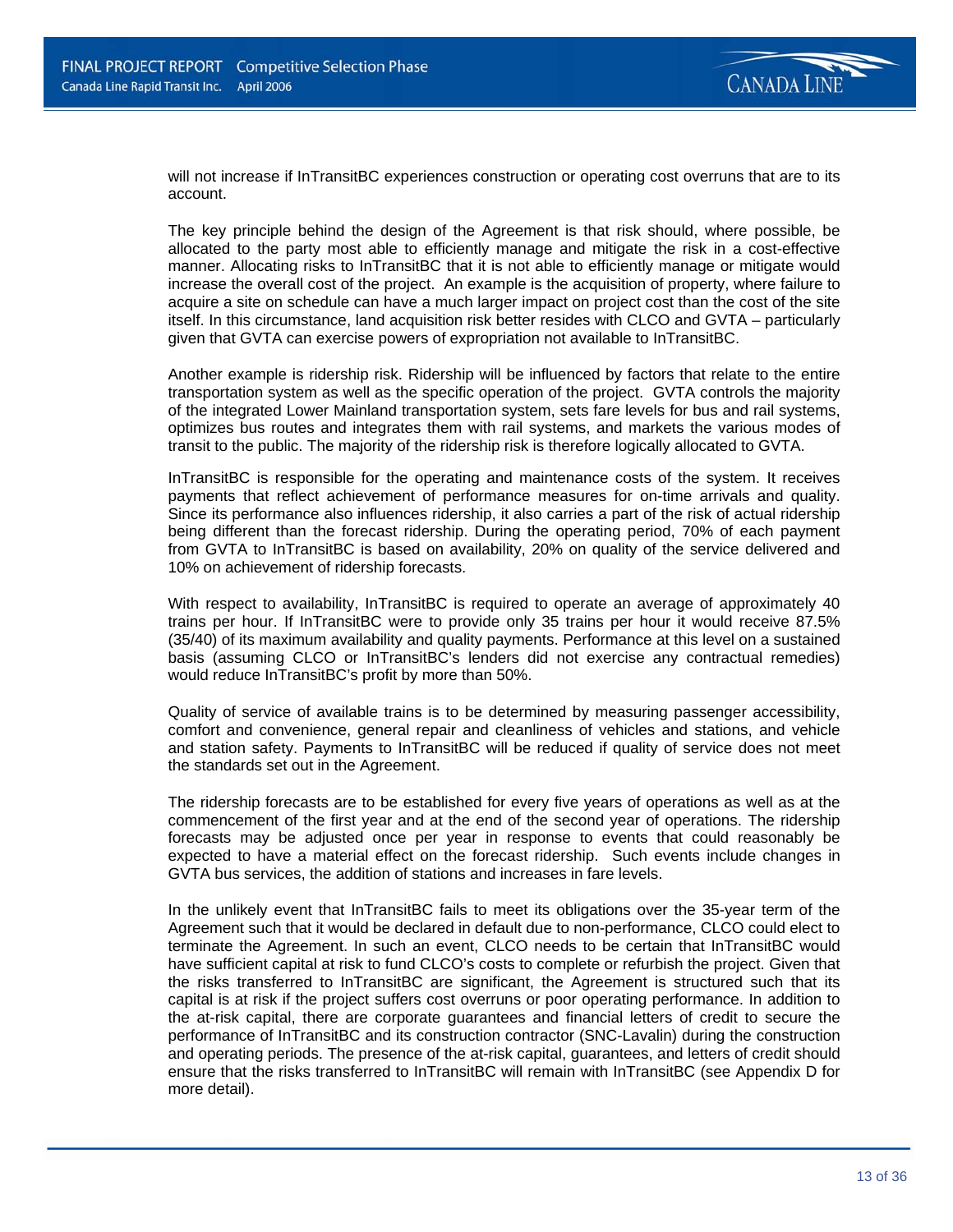

### **3.1.2 The Essential Elements and the Affordability Tests**

The Local Funding Agencies established in their funding agreements numerous commercial and technical specifications for the project. The Concession Agreement complies with each of the Essential Elements, with a few minor exceptions, as noted in Appendix B.

GVTA also set requirements for affordability that had to be met before they would approve the project. There are two tests:

- 1. a construction period test that involves comparing the total forecast construction period costs to the forecast of funding available during that period; and
- 2. an operating period test that compares the net present value of CLCO's payments to InTransitBC during the operating period, plus the cost of managing the Agreement, to the net present value of the project's reasonably forecast sources of funding over the operating period.

The tests exclude the cost of those aspects of the project that are directly funded and managed by GVTA and the Cities of Vancouver and Richmond. This includes the provision of GVTA designated policing units, certain operating period insurance policies, GVTA and City funding of major road construction, cost of trolley wires, construction of bus loops and ticket vending machines. Given that the tests exclude these costs, they cannot be, and are not intended to be interpreted as comprehensive tests of overall affordability.

It should be noted that each of these tests is based on forecasts and assumptions and is subject to uncertainty as discussed in the introduction to Section 3. At Financial Close, CLCO determined that the tests had been met. A detailed discussion of the tests is provided in Appendix C.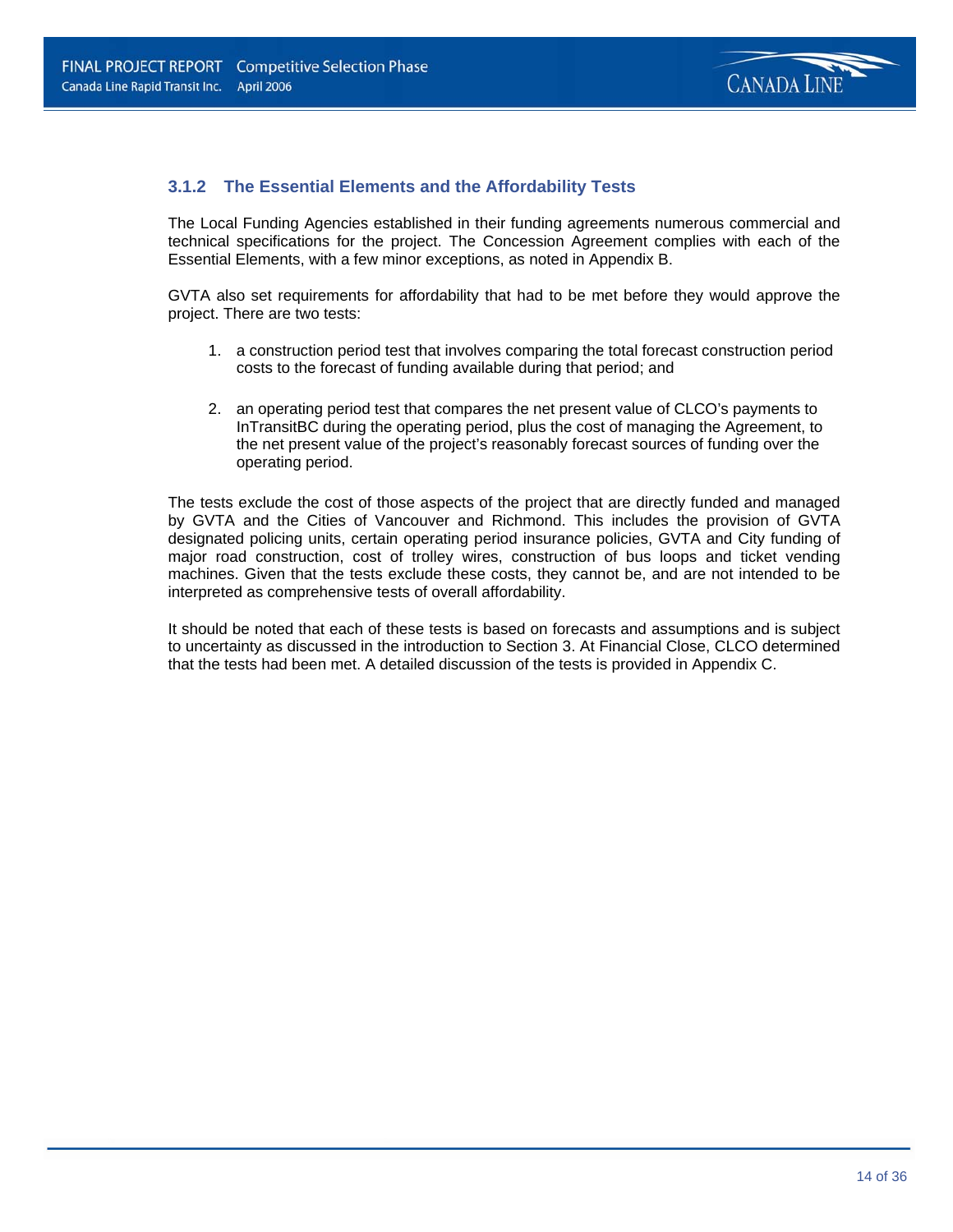$\overline{\phantom{0}}$ 



### **3.1.3 Total Construction Cost and Funding**

The total construction period cost of the project at Financial Close was \$1,889 million (\$2003) or \$2,050 million (nominal), and is summarized in Figure 3. CLCO's funding of \$1,331 million (nominal) and InTransitBC's \$720 million (nominal) capital investment will cover the total cost. The amounts in Figure 3 exclude costs, as outlined in the construction period affordability test, that are outside of CLCO's scope and that are being funded and managed directly by GVTA and the Cities of Vancouver and Richmond.

| <b>PROJECT COSTS</b>                            | \$2003         | <b>Nominal</b> |
|-------------------------------------------------|----------------|----------------|
| <b>CLCO Costs</b>                               | (51)           | (54)           |
| Net Property Costs (after recoveries)           | (87)           | (91)           |
| <b>CLCO Contingencies (including Utilities)</b> | (38)           | (41)           |
| <b>CLCO Costs</b>                               | (176)          | (186)          |
| <b>InTransitBC Costs</b>                        | (1,713)        | (1,864)        |
| <b>Total Project Costs</b>                      | (1,889)        | (2,050)        |
|                                                 |                |                |
| <b>PROJECT FUNDING</b>                          | \$2003         | <b>Nominal</b> |
| <b>Federal Government</b>                       | 419            | 450            |
| Province of BC                                  | 235            | 252            |
| GVTA (including Bike Bridge)                    | 311            | 333            |
| <b>Airport Connector Funding</b>                | 189            | 206            |
| Airport Common Costs and Property               | 50             | 53             |
| City of Vancouver <sup>1</sup>                  | 27             | 30             |
| Parkade                                         | 5              | 5              |
| Net Interest                                    | $\mathfrak{p}$ | 2              |
| <b>CLCO Funding</b>                             | 1,238          | 1,331          |
| <b>InTransitBC Funding</b>                      | 656            | 720            |
| <b>Total Sources of Project Funding</b>         | 1,894          | 2,051          |

*Figure 3: Total Project Costs and Funding – Construction Period (\$ million)1*

<sup>1</sup> The City of Vancouver received a \$7.8 million (nominal) grant from the Province in support of the redevelopment objectives of the South East False Creek area, which is where the False Creek South Station is to be located.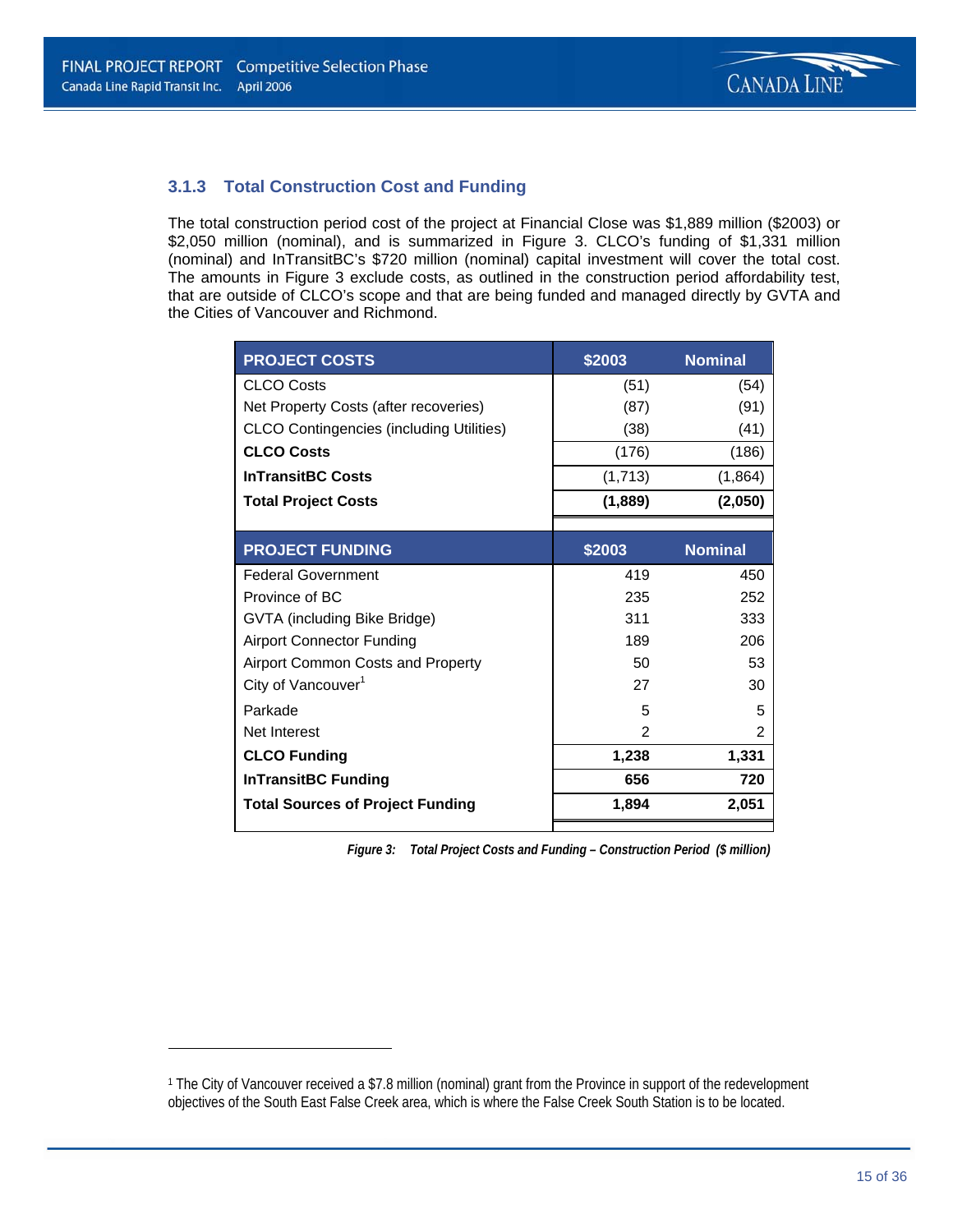

### **3.2 Net Cost of the Project and the Public Sector Comparator (PSC)**

To assist with its assessment of value for money, CLCO developed a methodology for comparing:

- the forecast net cost of the PSC; with
- the forecast net cost of the Agreement, including all public sector costs.

The methodology is based on financial and statistical modelling of costs and revenues and associated risks over a 35-year period.

### **3.2.1 Basis for the Comparison**

 $\overline{a}$ 

In addition to allowing proponents to propose different technical solutions, the competitive selection process allowed them to propose different levels of system performance with the requirement that the system meet the Essential Elements. The different levels of system performance could result from different vertical alignments (e.g. the amount of tunnelling, elevated, in-trench or at-grade alignments) and different service patterns (e.g. travel times, station access times and train schedules).

The evaluation criteria established during the competitive selection process was structured to take these differences into account; in particular, to consider the differing amounts of incremental ridership revenues generated relative to the revenues that would be generated if the system was not built. This was achieved by comparing the net cost of the proposals (their gross cost less their forecast incremental ridership revenue) over the 35-year term of the Agreement. For example, a system that cost \$1,600 million and that generated \$300 million of incremental ridership revenue would have a net cost of \$1,300 million. This proposal would be preferred to a system that cost less to build and operate, say \$1,550 million but which only generated \$200 million of incremental ridership revenue, resulting in a net cost of \$1,350 million; \$50 million more than the first system (all figures expressed as net present values  $(NPV)^2$ ). The assessment of value for money has been conducted on this basis.

<sup>2</sup> Costs and revenues of the project are expressed as cash flow projections over the term of the Agreement (about 35 years). In order to reflect the time value of money, such cash flows are often presented in Net Present Value (NPV) terms. NPV is calculated by applying a compounding discount rate to a stream of future cash flows. This calculation reduces these cash flows to a single value reflecting the time value of money. All NPV amounts in this report, unless otherwise stated, are the result of discounting annual costs and revenues to the year 2003, using a 6% nominal discount rate.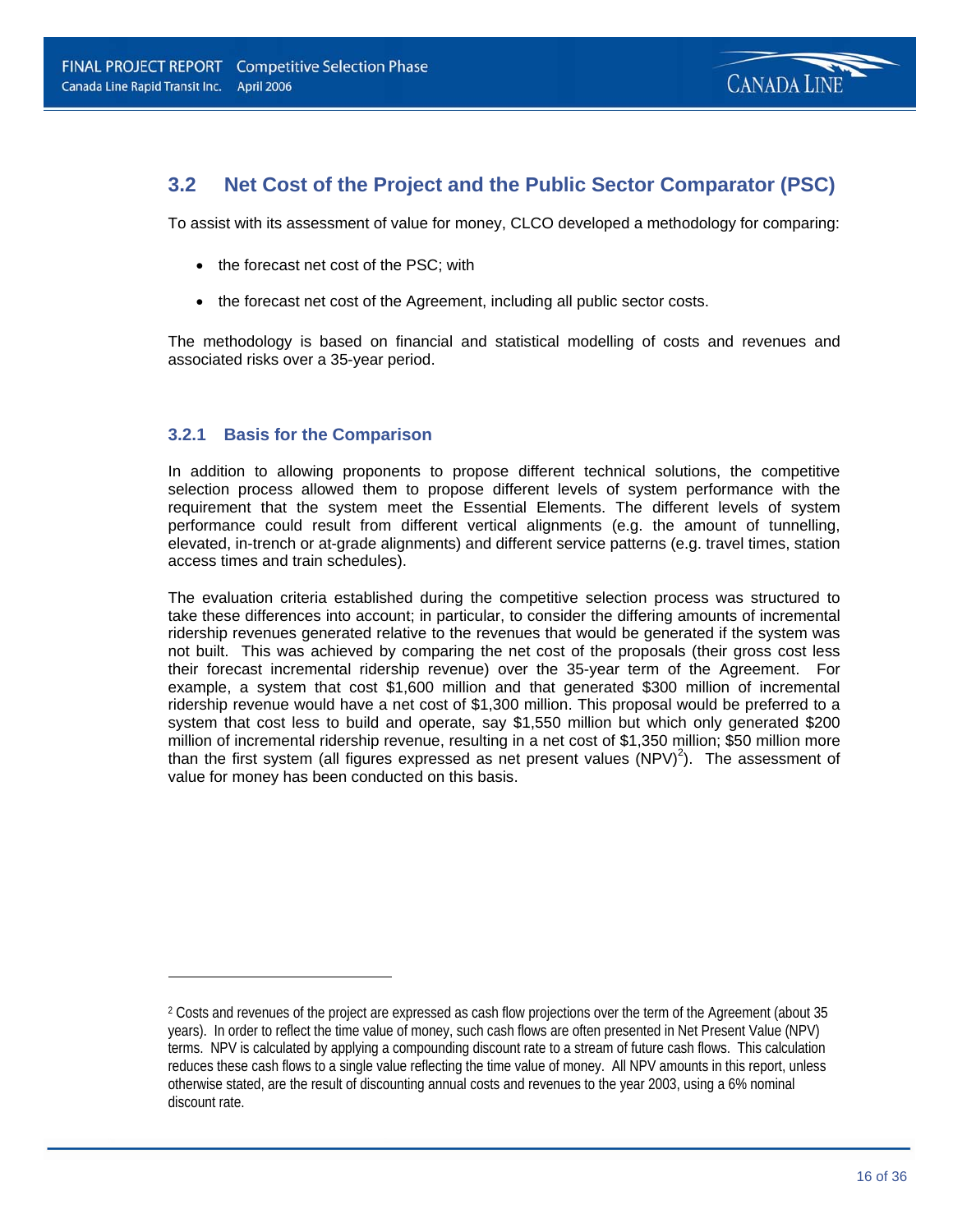

The analysis compares the range of forecast net costs of the project and of the PSC after considering estimates of:

- CLCO and GVTA management costs;
- construction costs, including expected (at the  $50<sup>th</sup>$  percentile) impact of risk;
- operating costs, including (at the  $50<sup>th</sup>$  percentile) impact of risk;
- the cost of private capital; and
- incremental ridership revenues (at the  $50<sup>th</sup>$  percentile).

The construction and operating costs include costs within CLCO's scope as well as costs that are outside of CLCO's scope, including GVTA and City managed costs, such as the cost of major road construction, cost of trolley wires, construction of bus loops and ticket vending machines, the cost of designated policing units, and ticket vending machine maintenance costs. The value for money analysis does not account for the cost of public funding, because each of the PSC and the project do not bear the cost of financing public sector funding. Nor does the analysis consider the net bus costs saved by GVTA, as these are assumed to be the same for the PSC and the project.

### **3.2.2 Public Sector Comparator**

The PSC is a public sector benchmark for the procurement, design, construction, and operation of the project. Given that the provincial funding was conditional upon the project being developed as a P3, the PSC is a hypothetical concept intended to provide a reasonable comparison with the net cost of the project. The PSC is based on a conceptual design and procurement approach (or reference project) developed by a team of over twenty experienced professionals including transportation engineers and planners, transit system operations experts, quantity surveyors and ridership experts. The PSC team developed the cost and revenue estimates for the PSC and CLCO retained PricewaterhouseCoopers (PwC), a major international consulting firm with significant P3 experience, to model and compare the net cost of the PSC with the project.

The reference project used for the PSC was peer-reviewed and value engineered by a panel of experts from Canada, the US and the UK to ensure it was capable of being constructed and operated efficiently. The value engineering of the reference design resulted in reductions in the PSC construction and operating costs. Overall costs and risks were then assessed based on this reference project and a public sector approach to procurement.

The procurement approach for the reference project assumed the use of several major designbuild contracts for tunnelling and elevated guideway construction, with design, price and completion schedule risks allocated to private sector contractors. The remaining construction work, including stations, was assumed to have been completed under separate contracts for design and construction, with the majority of risks retained by the public sector. Responsibility for integration of the civil works and electromechanical systems, operations and maintenance, and all other related risks, were assumed to remain with the public sector.

The cost of the reference project was reviewed and amended at each stage of the procurement process to reflect changes in scope, and more refined estimates of cost and risk as they became available (e.g. property costs were updated following detailed research on property pricing by CLCO). The PSC was effectively competing with the proposals put forward by the private sector proponents during each of the stages of the procurement. Consequently, the PSC was not adjusted to reflect InTransitBC's innovations. In particular, the PSC does not include higher midday train frequencies, the elimination of a station at the airport, the single tracking of the line in Richmond and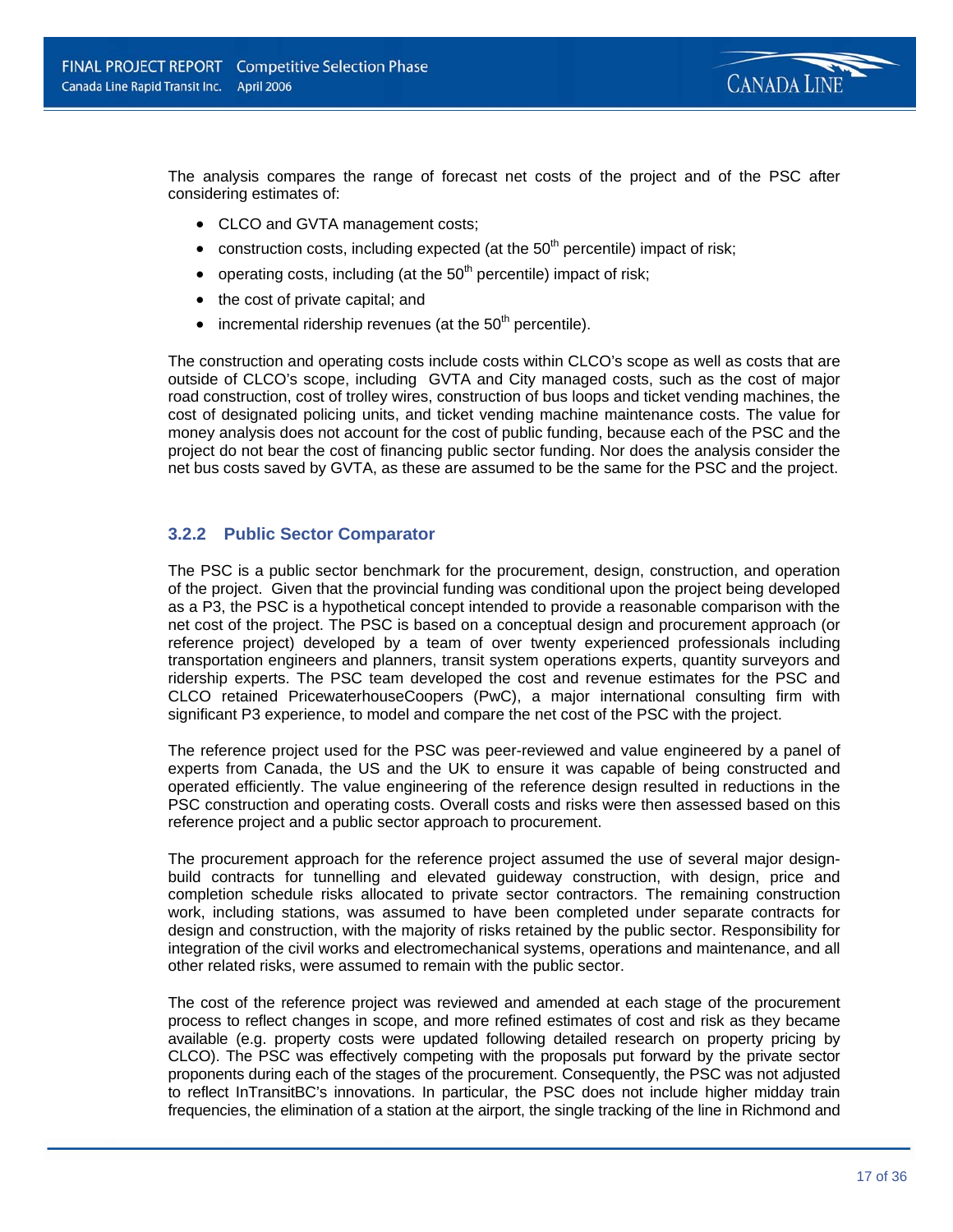

at the airport and the specific alignment and mixture of construction techniques in Vancouver and Richmond. The PSC ridership forecast, as is discussed in Sections 3.2.7 and 3.2.8, is lower than the project forecast. Had the PSC actually been constructed as designed, it is possible that the PSC ridership could be increased by increasing midday train frequencies (but not by improving station access times, as they cannot be materially improved once stations are constructed).

The PSC methodology was reviewed by KPMG, a major international firm with significant P3 experience, and by a former Auditor General for the Province, Mr. George Morfitt (see Appendix A for detail).

### **3.2.3 Risk Assessment**

The net costs of the PSC and the project will vary depending on the allocation and impact of risk. The allocation of risk assumed for the PSC and agreed by contract for the project is summarized in Figure 4.

| <b>Risk</b>                                             | <b>Project</b>                   | <b>PSC</b>  | <b>Phase</b>             |
|---------------------------------------------------------|----------------------------------|-------------|--------------------------|
| Land acquisition cost and schedule                      | <b>CLCO</b>                      | <b>CLCO</b> | Construction             |
| Municipal and regulatory permitting, cost               | CLCO/ InTransitBC                | <b>CLCO</b> | Construction             |
| Municipal and regulatory permitting, delay              | <b>InTransitBC</b>               | CLCO        | Construction             |
| Undisclosed environmental or archaeological liabilities | <b>CLCO</b>                      | <b>CLCO</b> | Construction             |
| Cost of design build packages                           | <b>InTransitBC</b>               | <b>CLCO</b> | Construction             |
| Cost of construction                                    | <b>InTransitBC</b>               | Contractors | Construction             |
| Construction inflation (labour, steel, etc.)            | <b>InTransitBC</b>               | Contractors | Construction             |
| Construction delay                                      | <b>InTransitBC</b>               | <b>CLCO</b> | Construction             |
| Utility relocation cost / delay                         | CLCO/InTransitBC                 | <b>CLCO</b> | Construction             |
| Changed ground condition (tunnels and foundations)      | InTransitBC                      | <b>CLCO</b> | Construction             |
| Design integration                                      | <b>InTransitBC</b>               | <b>CLCO</b> | Construction             |
| Integration between civil works and systems             | <b>InTransitBC</b>               | <b>CLCO</b> | Construction             |
| Public protest, legal action, embargo or blockade       | <b>CLCO</b>                      | <b>CLCO</b> | Construction / Operating |
| Reasonableness of behaviour of Agencies and Cities      | <b>CLCO</b>                      | <b>CLCO</b> | Construction / Operating |
| Force Majeure                                           | CLCO/InTransitBC                 | <b>CLCO</b> | Construction / Operating |
| Insurance costs                                         | IInTransitBC/GVTA                | <b>CLCO</b> | Construction / Operating |
| Condition of civil assets (over the 35-year term)       | <b>InTransitBC</b>               | <b>CLCO</b> | Construction / Operating |
| Operating performance (over the 35-year term)           | <b>InTransitBC</b>               | <b>CLCO</b> | Operating                |
| Operating costs (over the 35-year term)                 | <b>InTransitBC</b>               | <b>GVTA</b> | Operating                |
| Maintenance costs (over the 35-year term)               | <b>InTransitBC</b>               | <b>GVTA</b> | Operating                |
| Useful life of trains and other systems                 | InTransitBC                      | <b>GVTA</b> | Operating                |
| Ridership revenues                                      | $~50\%$ GVTA<br>~10% InTransitBC | 100% GVTA   | Operating                |

#### *Figure 4: Allocation of Risk*

Figure 4 shows that, under the Agreement, significantly more risk is transferred to InTransitBC than would be transferred under the PSC approach.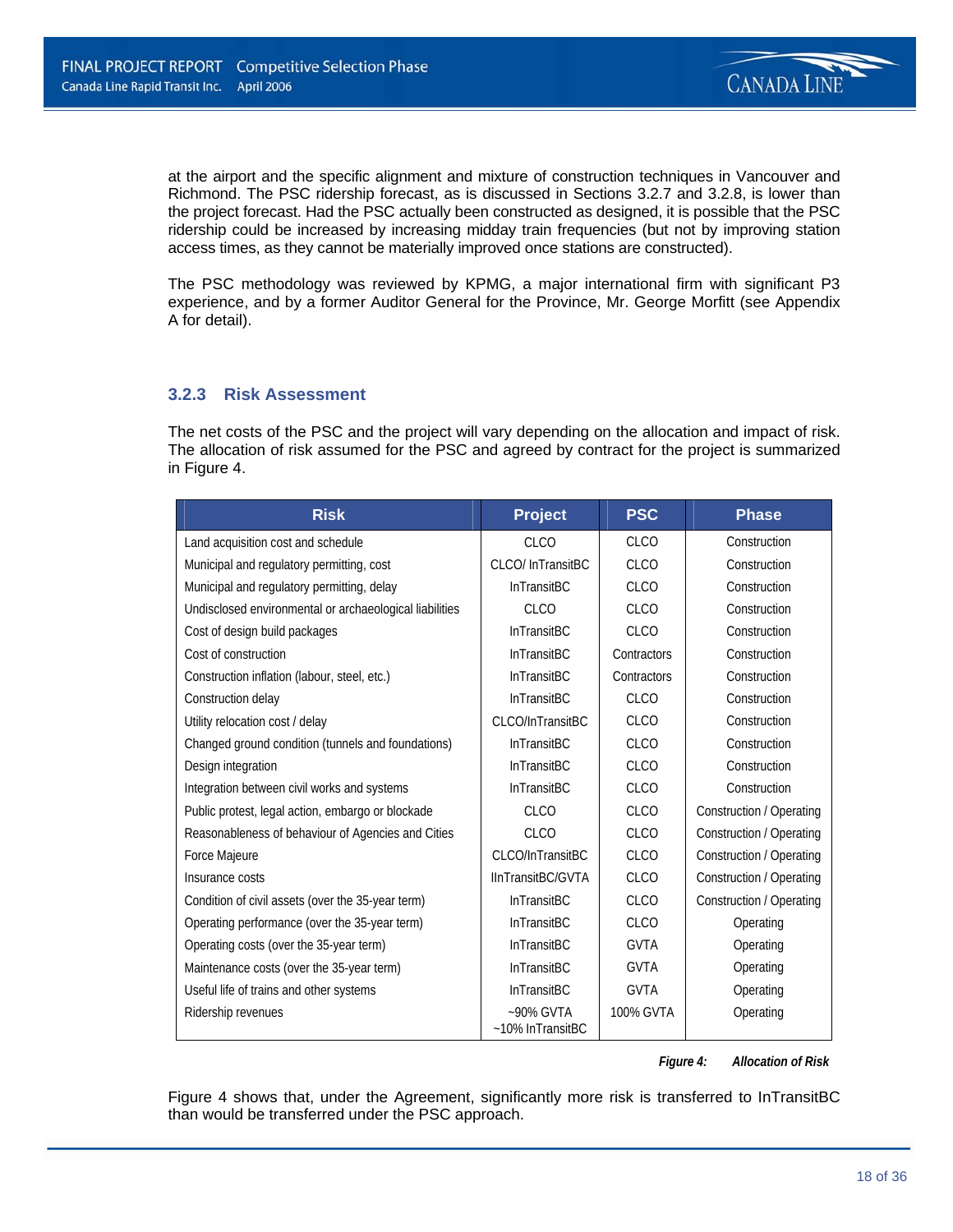### **3.2.4 Risk Assessment of the PSC**

For the PSC, each risk retained by the public sector was assessed in detail by a team that included representatives of CLCO, GVTA, Partnerships BC, Anthony Steadman and Associates (professional cost estimators), British Columbia Rapid Transit Corporation (a subsidiary of GVTA and the operator of the Expo and Millennium Lines), and experts in transit construction and operations. Halcrow/TSi provided ridership forecasts using the same models and methodology used to assess the proposals put forward by the various proponents. The purpose of this team was to establish a consensus view that represented the best professional judgement of the participants of the potential impact of each risk on cost and incremental revenue on a probabilistic basis.

For each cost item, the combined impact of risk was expressed as a premium over a risk-free estimate. The risk-free estimates did not include any allowances for risk, contingency or margin. The risk-free estimates can be considered as the lowest possible price that could be achieved assuming contractors would not charge for risk and that the most optimistic results were achieved in all circumstances.

For construction costs, the risk-free estimates were based on the project cost estimate, after value engineering, less the contingencies included in the cost estimates. For example the cost of constructing elevated guideway was assessed as having a risk-free cost of \$162 million (\$2003) and the risks allocated to the public sector in respect of elevated guideway were projected to have a minimum impact on cost of 5% (at the  $5<sup>th</sup>$  percentile), an expected impact of 15% (at the  $50<sup>th</sup>$  percentile) and a maximum impact of 25% (at the  $95<sup>th</sup>$  percentile). Based on this example, the range of cost for elevated guideway assessed in the PSC in \$2003 was \$170 million, \$186 million and \$203 million at the  $5<sup>th</sup>$ , 50<sup>th</sup> and 95<sup>th</sup> percentile of risk.

### **3.2.5 Risk Assessment of the Project**

CLCO developed a registry, the structure of which is based on precedents developed by the provincial Risk Management Branch, of identified risks associated with the project. The registry was developed with the input of CLCO staff, Local Funding Agency representatives, and management representatives from other major infrastructure projects. CLCO engaged the Performance Improvement and Risk Management Practice of PwC to review the registry and the approach to identifying and estimating risks. The registry was updated throughout the procurement and reflected the specific risk allocation to CLCO in the Concession Agreement at Financial Close. The registry includes descriptions of the potential impact of each risk on cost, delay and incremental revenue.

### **3.2.6 Statistical Analysis**

The aggregate impact of all risks identified and quantified for each of the PSC and the project was assessed using statistical techniques which combine the impact of risks on the net cost of each of the PSC and the project. This type of modelling methodology is widely accepted as valid.

The statistical analysis allows the impact of risks that are expressed in different ways and to differing levels of confidence to be combined or aggregated into an overall risk distribution. For example, many risks have been assessed at the  $5<sup>th</sup>$ ,  $50<sup>th</sup>$  and  $95<sup>th</sup>$  percentile (such as the impact of risk on the cost of the guideway) while others, such as ridership, have been assessed at the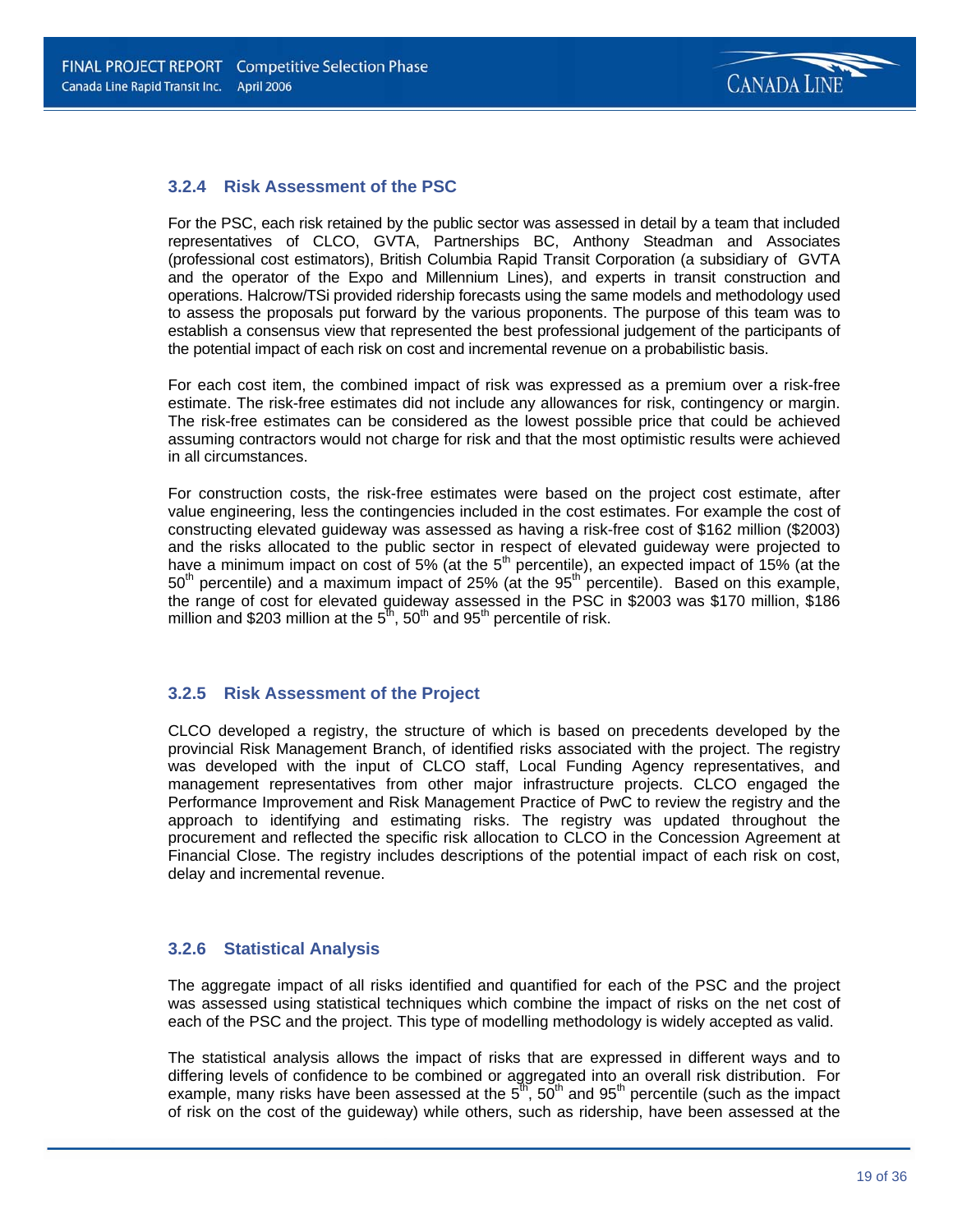$\overline{\phantom{0}}$ 



 $20<sup>th</sup>$ ,  $50<sup>th</sup>$  and  $80<sup>th</sup>$  percentile. The statistical analysis expresses a combined risk impact distribution as a range that covers 0 to 100<sup>th</sup> percentile of risk, even when some specific risks cannot be precisely measured. The  $5<sup>th</sup>$  and  $95<sup>th</sup>$  percentile of risk have been chosen as the limits to the distribution of risk as the 0 to 5<sup>th</sup> percentile range and 95<sup>th</sup> to 100<sup>th</sup> percentile range include results that do not have any credible likelihood of occurring.

### **3.2.7 Net Cost of the PSC and the Project**

The PSC and the project cash flows are forecast over the 35-year duration of the Concession Agreement. To take account of the time value of money and to provide a reasonable comparable value, these cash flows have been discounted at a rate of 6% nominal to generate a net present value of cost. Figure 5 shows the build up of the net cost of the PSC and the project in NPV terms. The gross cost for the PSC, after accounting for the expected impact of risk (at the  $50<sup>th</sup>$  percentile) and the cost of private capital, but before accounting for expected incremental ridership revenue (at the 50<sup>th</sup> percentile), is \$56 million (NPV) lower than the project. The net PSC cost, after accounting for incremental ridership revenue (at the  $50<sup>th</sup>$  percentile), is \$1,750 million (NPV).

|                                      | <b>Project</b> |       | <b>PSC</b> |       |
|--------------------------------------|----------------|-------|------------|-------|
| CLCO Costs <sup>3</sup>              |                | 120   |            | 98    |
| Construction Costs <sup>4</sup>      |                |       |            |       |
| <b>Risk-free Estimate</b>            | 1,382          |       | 1,263      |       |
| Risk & Contingency                   | 30             |       | 242        |       |
|                                      |                | 1,412 |            | 1,505 |
| Operating Costs <sup>4</sup>         |                |       |            |       |
| <b>Risk-free Estimate</b>            | 577            |       | 559        |       |
| Risk & Contingency                   | O              |       | 21         |       |
|                                      |                | 577   |            | 580   |
| Cost of Private Capital <sup>5</sup> |                | 130   |            | 0     |
| <b>Gross Cost</b>                    |                | 2,239 |            | 2,183 |
| Incremental Ridership Revenue        |                | (581) |            | (433) |
| <b>Net Costs</b>                     |                | 1,658 |            | 1,750 |

*Figure 5:* Net Cost (\$ million NPV)

<sup>3</sup> CLCO Costs include procurement, management, and net property costs. The CLCO Costs under the project are expected to be \$22 million (NPV) higher than for the PSC.

<sup>4</sup> PSC Construction and Operating Costs, as discussed in Section 3.2.4 include estimates of retained risk and contingencies. Construction and Operating Costs for the project include risks that are retained and funded by CLCO. Risk on Construction Period Costs is expected to have a material impact (\$242 million (NPV)) under the PSC and a much smaller impact on project costs (\$30 million (NPV)) because construction risks have been substantially transferred to InTransitBC.

<sup>5</sup> Cost of private capital includes the cost of interest payments on debt and return on equity capital.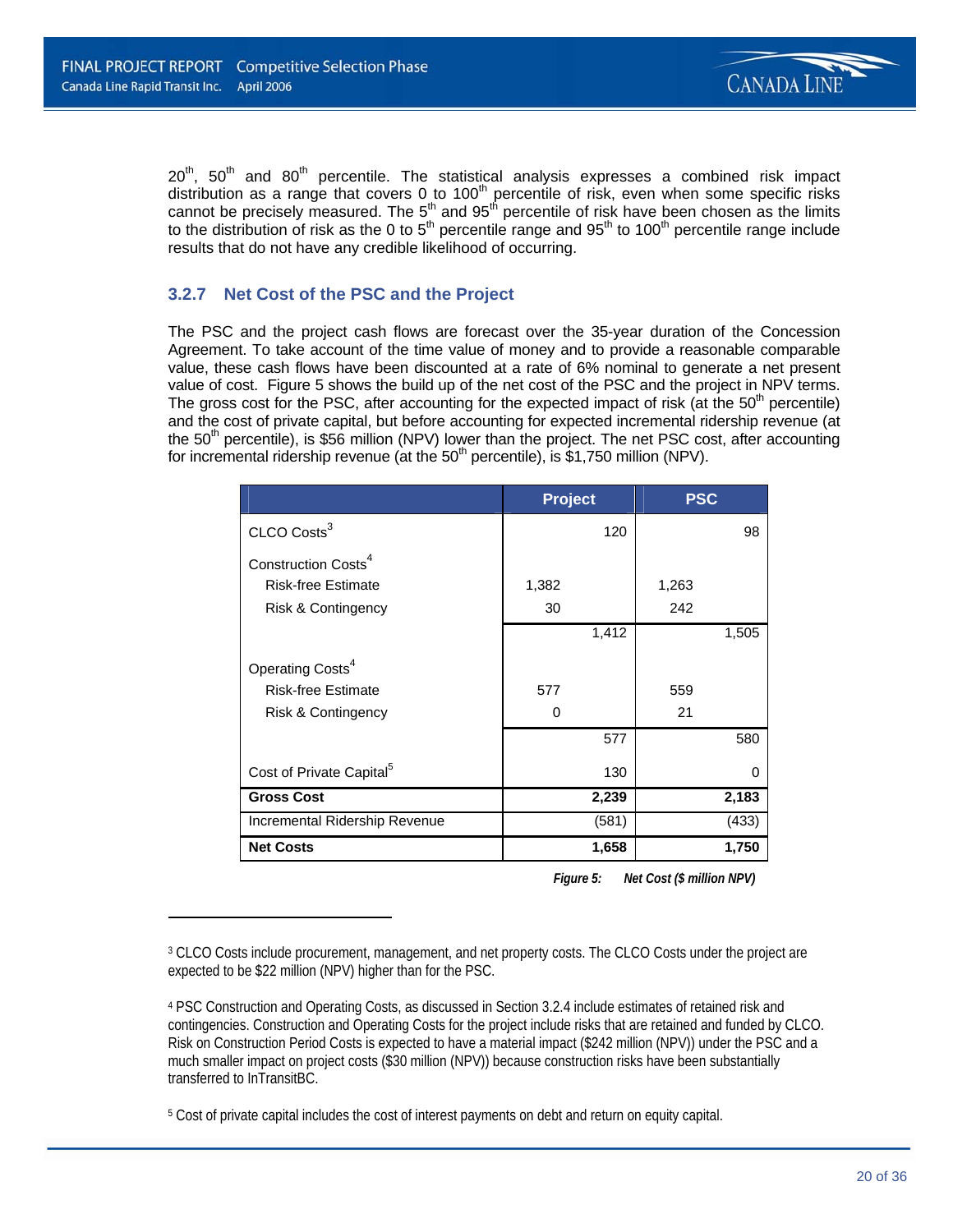

The net cost of the project, including the expected impact of risk (at the  $50<sup>th</sup>$  percentile) is \$1,658 million, or \$92 million (NPV) less than the net cost of the PSC. The expected (at the  $50<sup>th</sup>$ percentile) incremental ridership revenue of the project is \$148 million NPV greater than with the PSC. The higher forecast ridership revenue for the project at both peak and midday hours is due to more accessible station designs (shorter access times from the station entrance to the train, e.g., fewer stairs to climb), train design and more frequent train service. Specifically, the higher midday ridership for the project (about one-third higher) is due to more frequent train service at midday.

The range of impact of risk at the  $5<sup>th</sup>$  and  $95<sup>th</sup>$  percentile of risk for both the PSC and the project is shown in Figure 6.



*Figure 6: Range of Expected Cost of the PSC and Project (\$ million NPV)* 

Figure 6 shows that:

• risk can be expected to have less combined impact on the net cost of the project than of the PSC (illustrated by the narrower range of costs above) because more risk is transferred to InTransitBC. This means that there is more certainty on the forecast net cost of the project than of the PSC;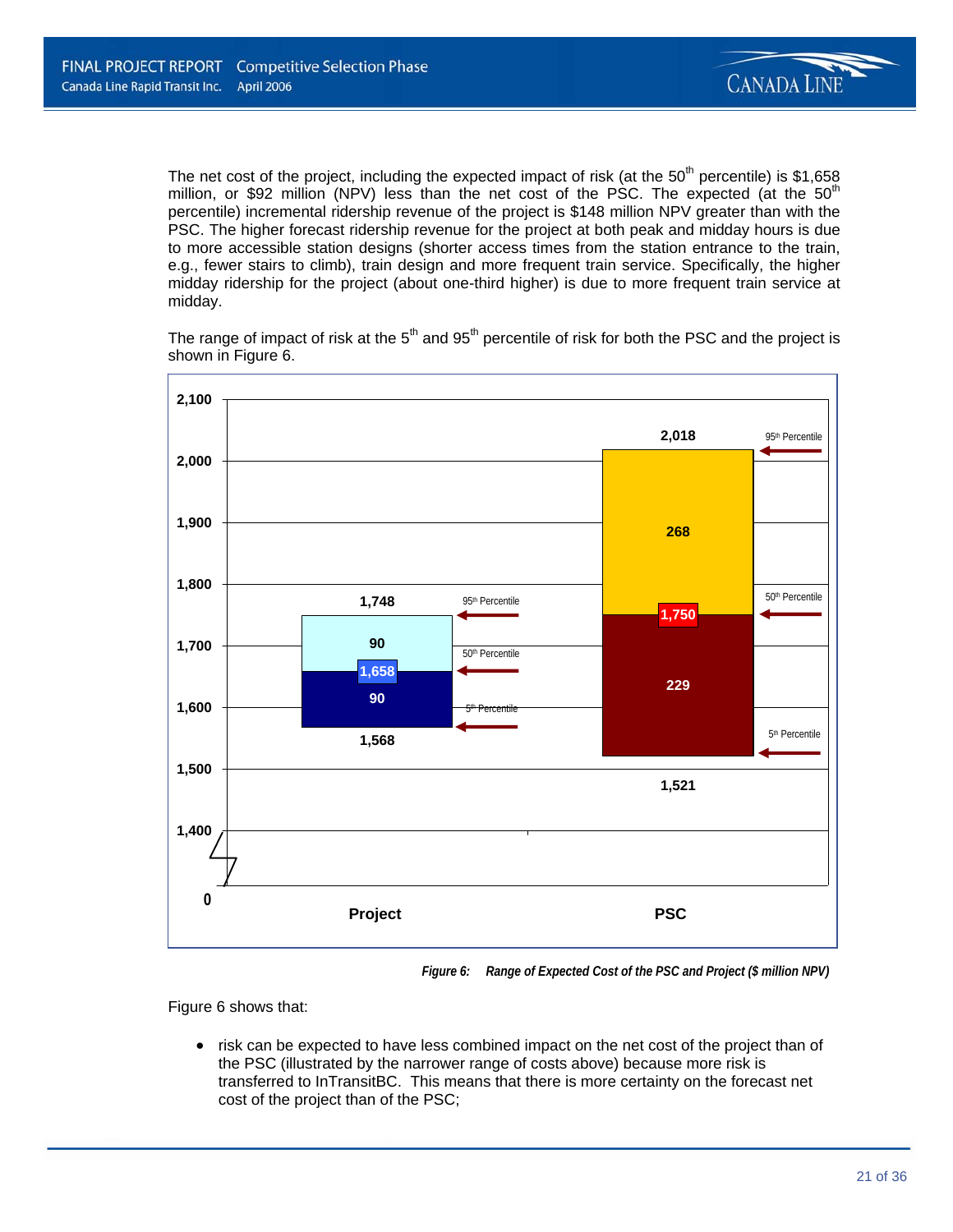

- at the expected level of risk impact (the  $50<sup>th</sup>$  percentile of risk, shown in the central boxes) the project has a forecast net cost of \$1,658 million, which is \$92 million lower than the PSC's forecast net cost of \$1,750 million;
- $\bullet$  if the impact of risk is large (at the 95<sup>th</sup> percentile for both PSC and the project) the forecast net cost of the project is \$270 million less than the PSC's forecast net cost; and
- if the impact of risk is small (at the  $5<sup>th</sup>$  percentile for both the PSC and project) the forecast net cost of the project is \$47 million more than the PSC's forecast net cost.

### **3.2.8 Impact of Ridership Revenue**

Incremental ridership is the difference between the number of transit users that are forecast to use the overall Greater Vancouver transit system with or without the project. The NPV of incremental ridership revenue forecast of the project and of the PSC is \$581 million and \$433 million respectively, a difference of \$148 million. It should be noted that the assessment of ridership on an incremental basis tends to exaggerate the differences between the project and the PSC (\$148 million is a 34% difference). For example, the total ridership revenue in the corridor is determined by adding the estimate of the base ridership revenue, which would otherwise be generated in the corridor if the line was not built, to the estimated incremental ridership revenue.



*Figure 7: Comparison of Total Ridership in the Corridor (\$ million NPV)* 

Figure 7 shows the same difference of \$148 million, but the difference is now equivalent to 22% more than the PSC. Finally, it is important to note that the difference between the ridership delivered by the project and the PSC is 2.3% when assessed in terms of the impact on the overall integrated GVTA system.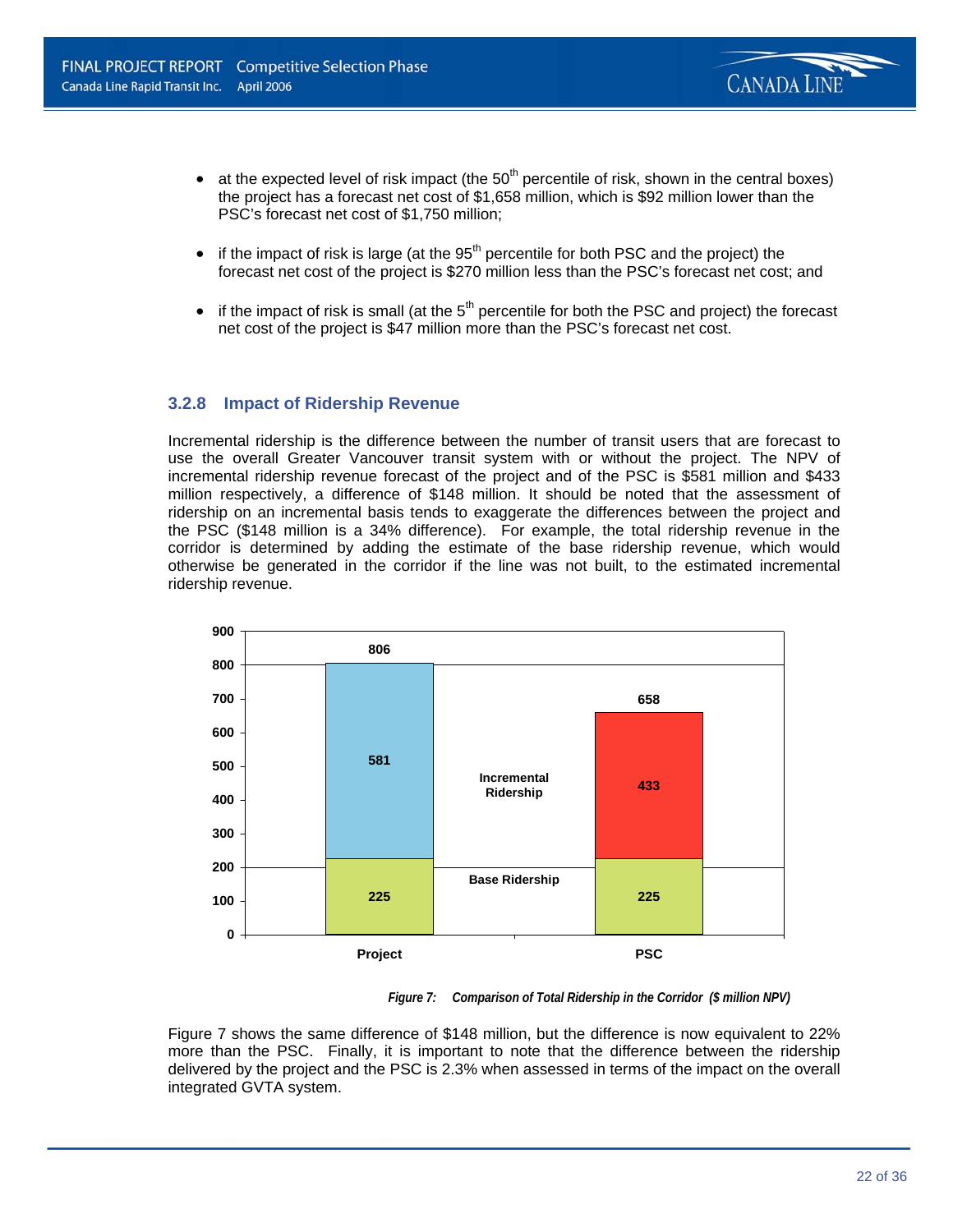



*Figure 8: Range of Cost – Ridership Risk Separated (\$ million NPV)* 

In Figure 8, the range of expected cost at the  $5<sup>th</sup>$  and  $95<sup>th</sup>$  percentiles of risk before the inclusion of ridership risk is shown in blue for the project and brown/yellow for the PSC. The amount shown in green is the difference in the overall risk estimate generated by the statistical analysis with and without including a risk range for ridership revenue of plus or minus 15% at the 20<sup>th</sup> and 80<sup>th</sup> percentile.

Figure 8 shows that the range of expected net cost of the PSC and the project overlap. However, a significant proportion of the variation relates to incremental ridership revenue. The variability of the forecasts of plus or minus 15% applies equally to the project and the PSC. It would be unreasonable to assume that the minimum cost could be achieved for the project (assuming maximum revenue) while the maximum cost is achieved for the PSC (assuming minimum ridership revenue), or vice versa.

Figure 8 also shows that the risk range of the project is narrower than that of the PSC and that:

- ridership revenue risk is greater for the project (by approximately one third) because it is projected to generate around one third more ridership revenue;
- of the total risk ranges shown at the  $5<sup>th</sup>$  and  $95<sup>th</sup>$  percentiles, 72% of the variability of the net cost of the project relates to ridership revenue risk compared to around 19% for the PSC; and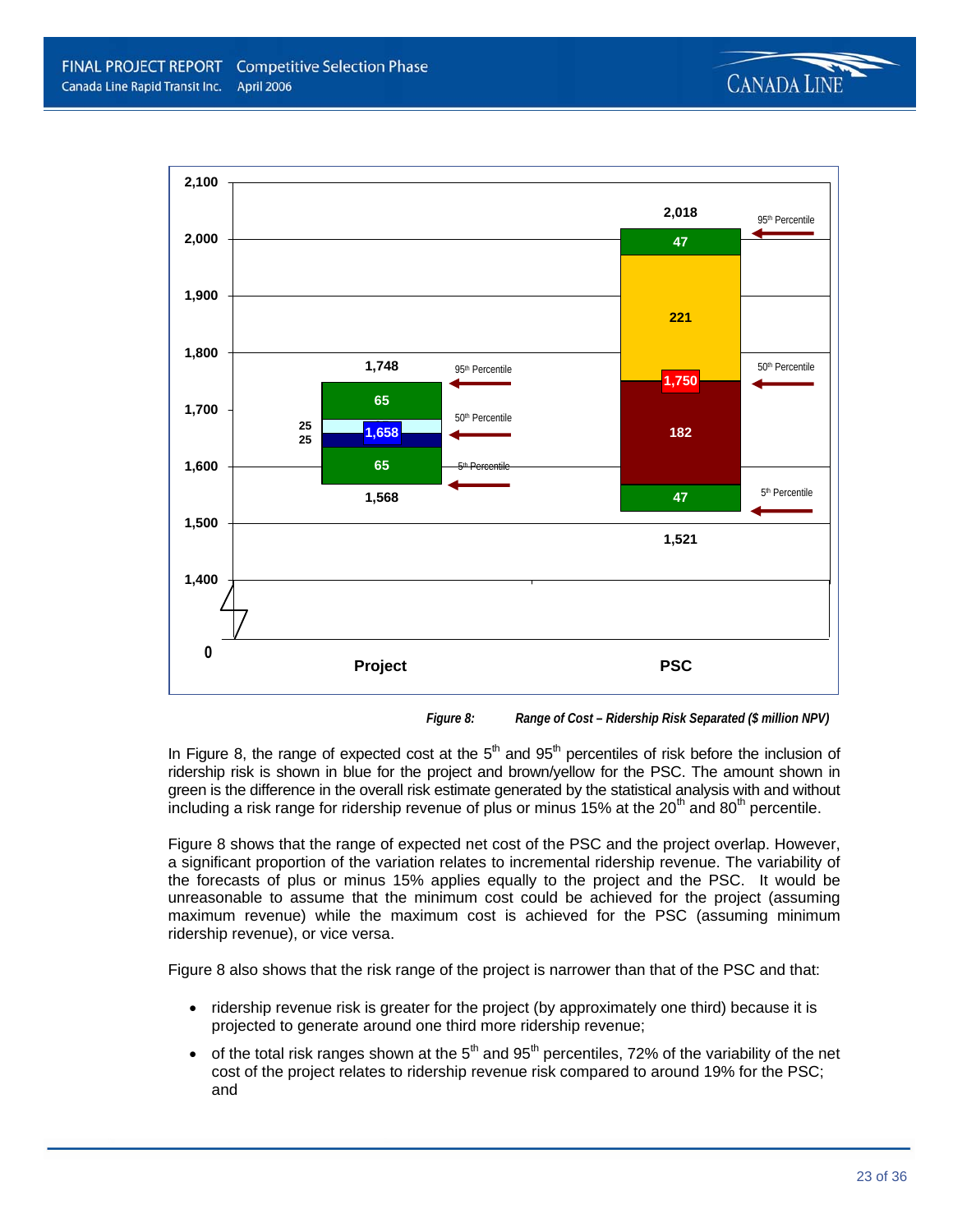

• risks other than ridership could have an impact of plus or minus \$25 million on the net cost of the project, compared with a range of plus \$221 million to minus \$182 million for the PSC.

Based on this analysis, the net cost of the project, before considering ridership revenue risk, appears considerably more certain than that of the PSC, reflecting the enhanced risk transfer of the project.

### **3.2.9 Sensitivity to Discount Rate**

The assessment of net cost in this report has been prepared using a discount rate of 6% nominal, which is the rate GVTA uses to assess the economics of various transportation capital projects<sup>6</sup>. To assess whether the net cost analysis is sensitive to the discount rate, sensitivity analysis has been performed using two discount rates:

• 5% nominal; and

 $\overline{a}$ 

• 7% nominal, the discount rate used during the RFP stage.

The impact of the change in discount rate on cost is greater for the project than the PSC. This is because a greater proportion of the project's costs occur over the operating period as a portion of capital costs are financed with private capital whereas the full cost of building the line is paid during construction in the PSC.

Figure 9 shows that the difference in Net Cost between the project and the PSC is sensitive to the discount rate utilized; however, the expected (at the  $50<sup>th</sup>$  percentile) Net Cost of the project remains lower than that of the PSC throughout the sensitivity range.

| <b>Discount Rate</b> | Net Cost Project | Net Cost PSC | Difference in Cost |
|----------------------|------------------|--------------|--------------------|
| 7% nominal           | 1,539            | 1,682        | 143                |
| 6% nominal           | 1,658            | 1,750        | 92                 |
| 5% nominal           | 1,797            | 1,824        | 27                 |

*Figure 9: Sensitivity of Net Cost to Discount Rate (\$ million NPV)* 

<sup>6</sup> In 2004, GVTA lowered its capital analysis discount rate from 7% to 6%.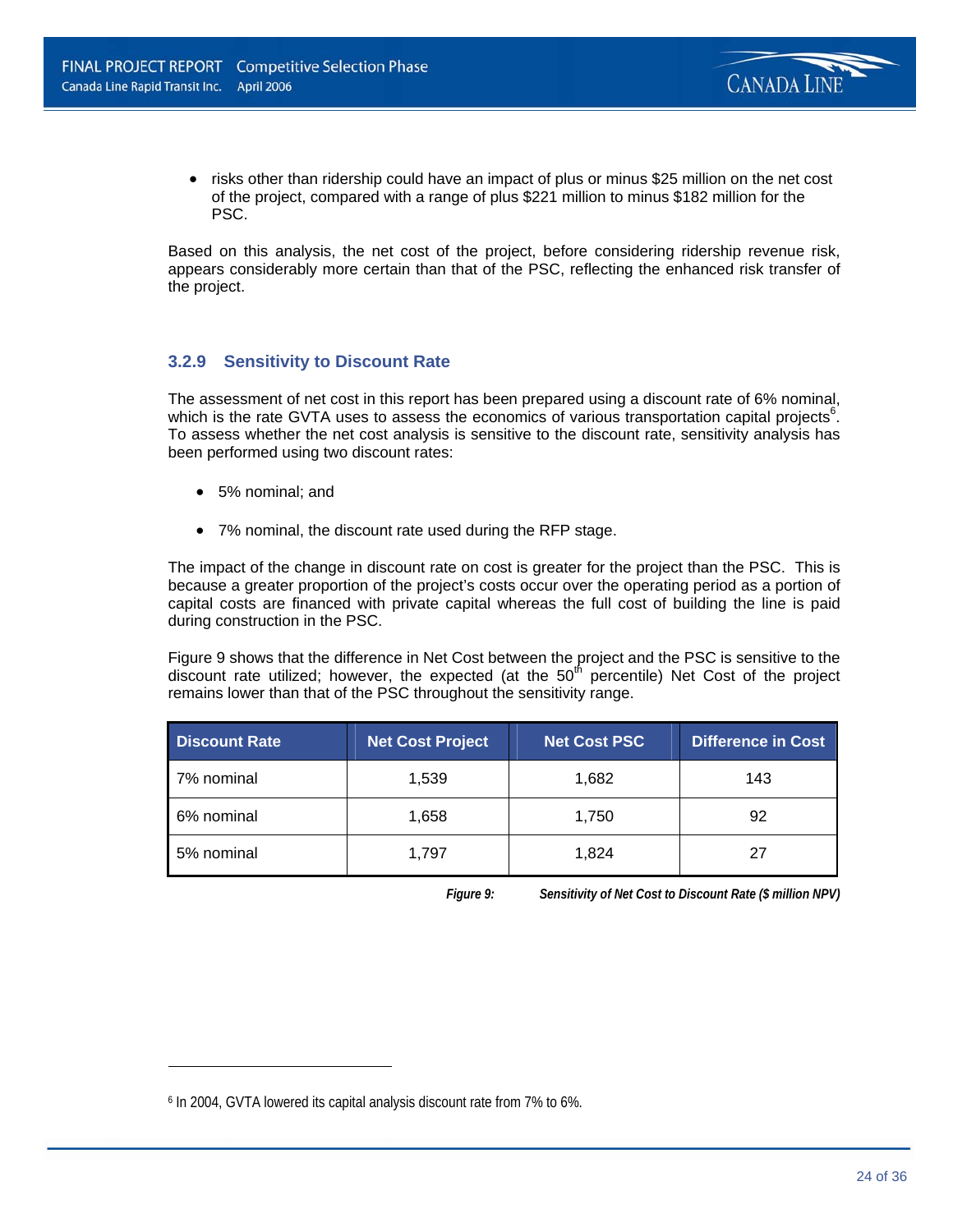

### **3.3 Transportation Benefits**

CLCO also evaluated the transportation benefits generated by the project and the PSC and concluded that the project can be expected to provide greater transportation benefits to the Canada Line corridor transportation users than the PSC.

Transportation benefits provide an indication of the relative benefits to users of implementing one system versus another system without performing a detailed benefit/cost analysis. The benefits are measured by assigning an aggregate value to the time that transportation system users would save as a result of the impact of each of the project and the PSC on the corridor transportation system. The transportation benefits are \$773 million in NPV terms for the PSC and \$849 million in NPV terms for the project over the 35-year term.The project generates \$76 million, or 10% more transportation benefits than the PSC. The difference in transportation benefits is related to the expected difference in estimated ridership between the project and the PSC.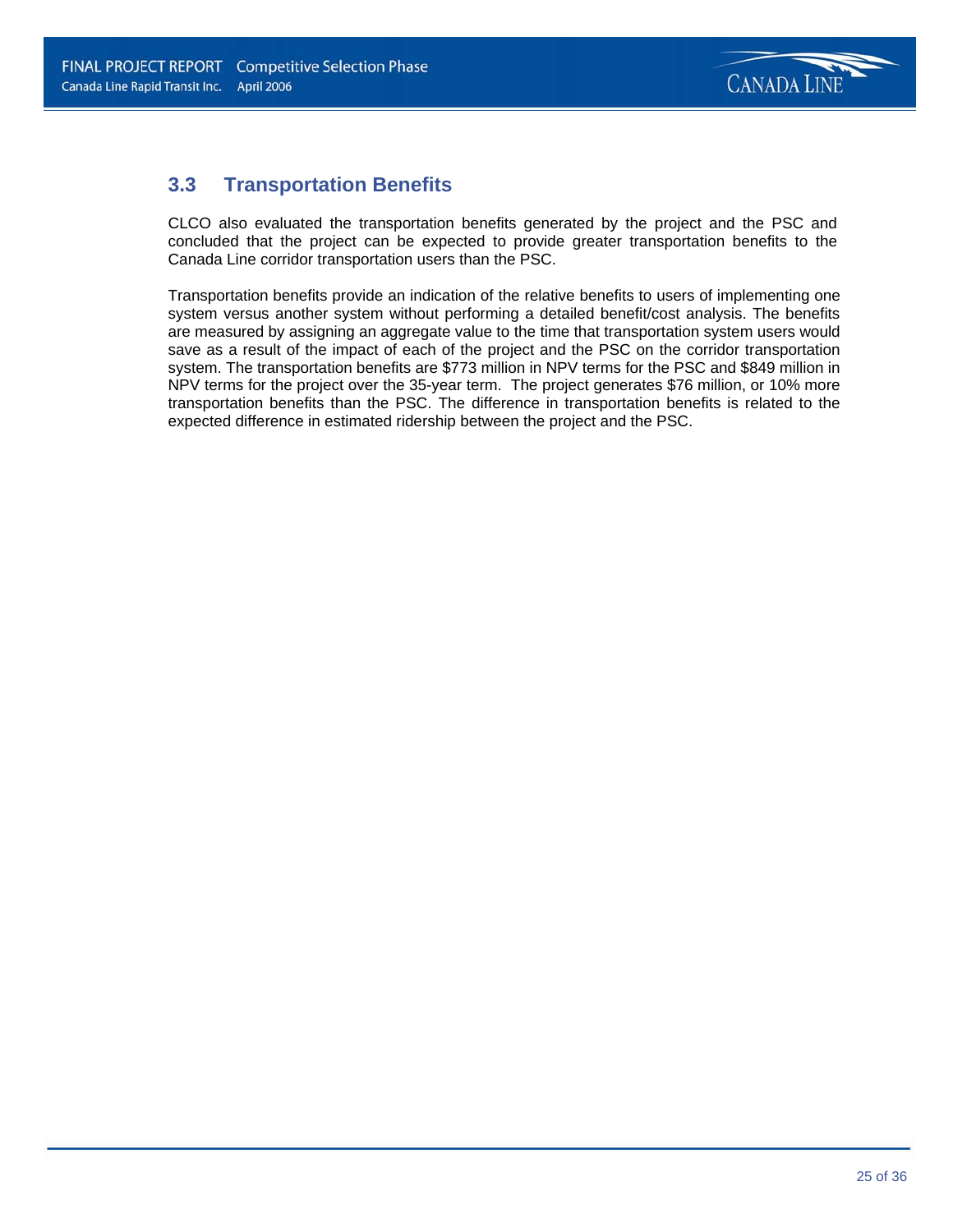## Appendix A External Scrutiny of CLCO's Work

CLCO undertook its work under the guidance and review of its Board. In addition, CLCO referred specific commercial and technical matters and processes to experts for their review and judgment. As an example, CLCO appointed John Haythorne, a senior partner of the law firm Bull, Housser & Tupper, to advise CLCO and the proponents on issues of conflict. Persons involved in the evaluation process provided declarations of any conflicts to the other members of their committee or team prior to discussing any proposals or submissions.

CLCO appointed former Justice Ted Hughes, O.C., Q.C., as Fairness Auditor, with responsibility to review the evaluation process at each stage in the selection process. Mr. Hughes had complete and unrestricted access to all aspects of the evaluation, including attendance at any evaluation meeting, all documentation, files, and records.

Mr. Hughes prepared and delivered reports of his review at the conclusion of each of the RFEI, RFP and BAFO stages of the selection process. His conclusions were positive and included observations that the competitive selection processes were fair, impartial and consistent.

The methodology for constructing the PSC was reviewed by GVTA and CLCO, and independently reviewed by KPMG in January 2004. KPMG's opinion confirmed that:

"On the basis of my participation as outlined in this Report, I am in the position to give the assurance of consistency, fairness and absence of bias throughout the BAFO proceedings. The process was fair and impartial in every respect. Each submission underwent close and careful scrutiny. It is my opinion that those charged with responsibility in the evaluation process went about their task with the objective of recommending what they believe to be most advantageous overall to the accomplishment of the objective of the entire process – a Richmond•Airport•Vancouver Rapid Transit Line being operative no later than November 30, 2009."

*Ted Hughes, O.C., Q.C., BAFO Stage Fairness Report No. 3, Second Installment, November 4, 2004*

- the Methodology as documented in the PwC January 20, 2004 PSC Report [the report summarizes the methodology used to construct the PSC, the scope of the PSC and the cost and revenue for the PSC] is appropriate to the project;
- the PSC project team appear to have followed sensible processes for developing the assumptions of the PSC;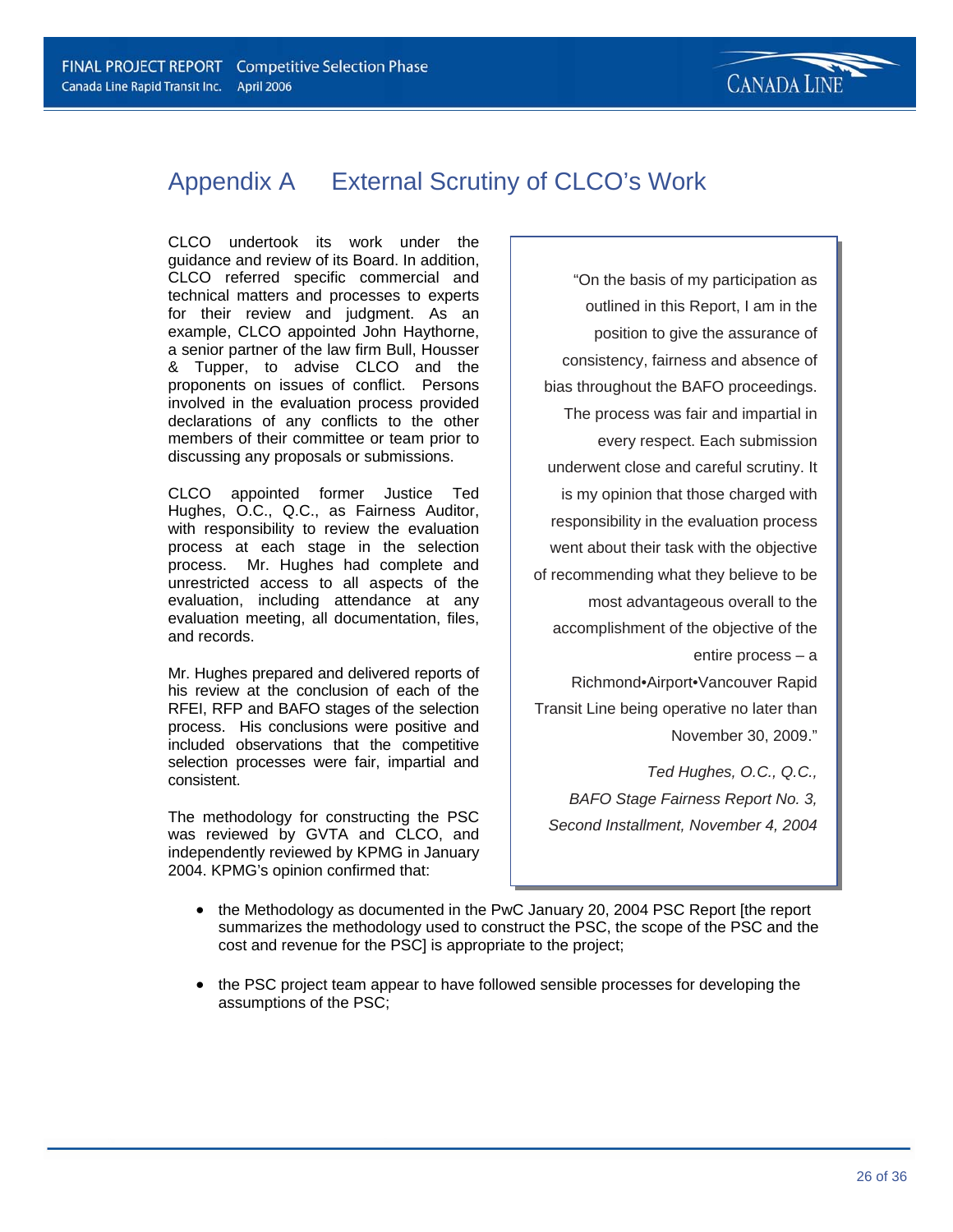

- "... the methodology as documented in Appendix 1 of the PSC Report follows sensible processes for developing the assumptions in the PSC";
- "... the PSC as documented in the PSC Report represents a reasonable basis for the estimation of the potential public sector costs and risks for the purpose of assessing value for money"; and
- "... the conclusions of the PwC draft report dated March 30, 2004, entitled 'RAV Project: Value for Money' are reasonable."

*George Morfitt, April 2004*

- the assumptions driving the PSC have been appropriately and consistently applied; and
- the PSC as documented in the PSC Report represents a reasonable basis for the estimation of the potential public sector costs and risks and the assessment of value for money. Proper value for money analysis will require a like-to-like comparison of the PSC and the cost of the P3 proposal. Careful consideration is needed in reconciling cost and risk profiles between the PSC and the P3 proposal to ensure that the comparison is valid.

In addition, in April 2004, CLCO asked George Morfitt, former Auditor General for the Province of British Columbia, to review the PSC and RFP Stage Value for Money Report.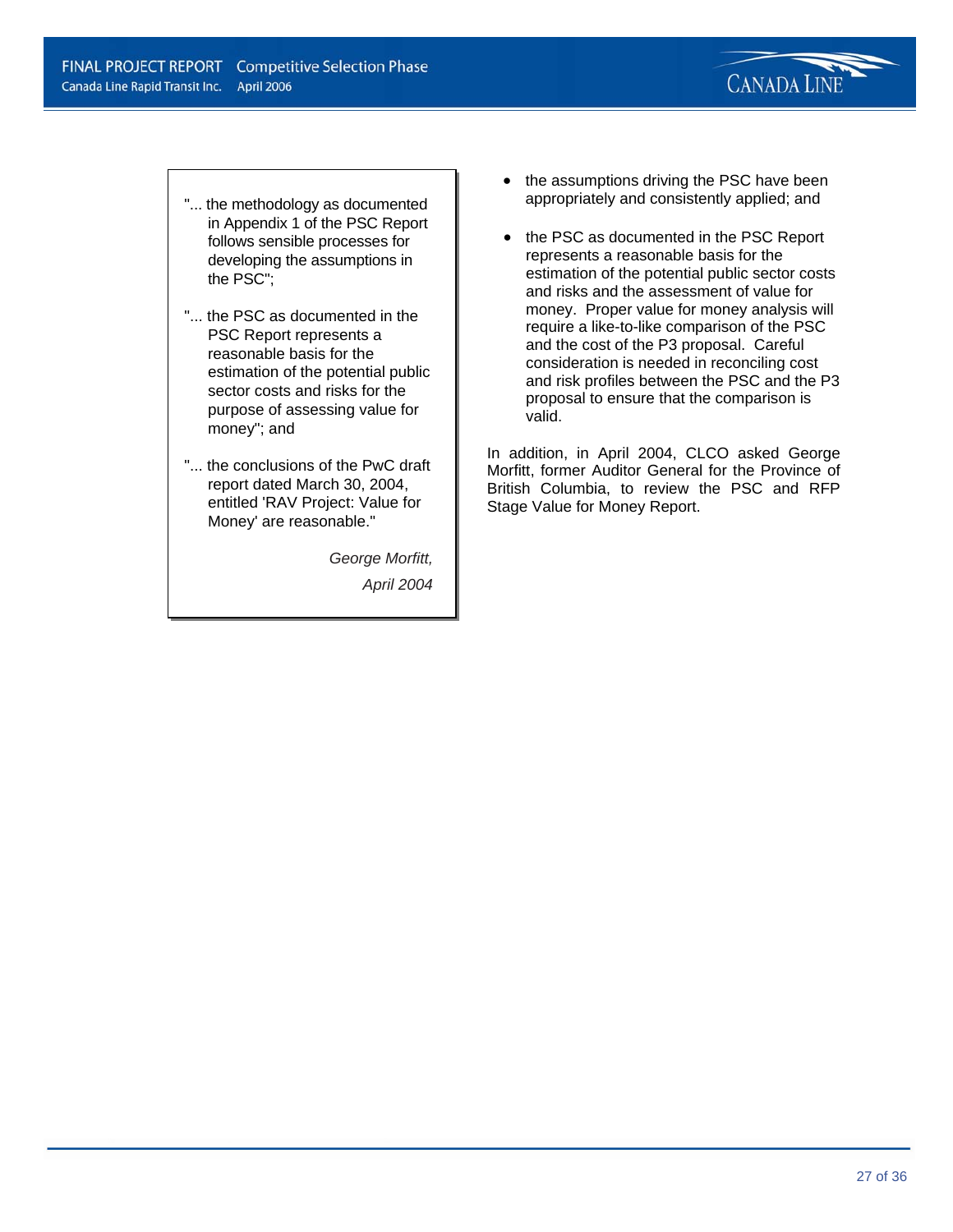## Appendix B The Essential Elements

#### **Essential Elements**

The Service Commencement date must be on or before November 30, 2009.

Milestone Payments set out in a BAFO Submission must not exceed the Agency funding contributions.

The net new revenues generated by the System together with the operating and debt service savings from reduced bus services and other Contributing Agency contributions, will cover the Availability Payments and Quality Payments during the Operating Period as described in a BAFO Submission.

The proposed System must provide:

- a high standard of design;
- a high level of safety and security; and
- minimal community and environmental impacts.

The vertical alignment will conform to the following:

- from the Southern terminus at Cook Road/Park Road at No. 3 Road to the Bridgeport Station, either at grade or elevated along No. 3 Road to cross the railway tracks near Bridgeport Station *(the Southern Terminus has been moved, with the agreement of the Local Contributing Agencies and the City of Richmond, to Saba and No. 3 Road);*
- elevated from Bridgeport Station to the Airport terminus, elevated from the Bridgeport Station to 63rd Avenue on Cambie Street *(the Airport segment was changed, by agreement, such that a portion of the track will be at-grade, YVR1 station was moved and YVR3 Station has been deferred);*
- elevated to cross the Fraser River, Marine Drive and other streets and railways for a fully grade-separated system;
- in trench or in tunnel between  $63<sup>rd</sup>$  and south of  $49<sup>th</sup>$  Avenue on Cambie Street for a partially grade-separated system; and/or
- at-grade between  $63^{\text{rd}}$  and  $46^{\text{th}}$  Avenues for an at-grade system; and from  $46^{\text{th}}$  Avenue (or 49<sup>th</sup> Avenue if a fully separated system) to the Downtown Vancouver terminus, in tunnel.

For a partially grade-separated system, at-grade pedestrian and vehicle crossings must be maintained at Cambie and  $49<sup>th</sup>$ , 57<sup>th</sup> and 59<sup>th</sup> Avenues, with additional at-grade pedestrian crossings in the vicinities of  $54<sup>th</sup>$  and  $62<sup>nd</sup>$  Avenues. For a fully grade-separated system, gradeseparated pedestrian and vehicle crossings must be maintained at Cambie and  $57<sup>th</sup>$  and  $59<sup>th</sup>$ Avenues, with additional pedestrian crossings in the vicinities of  $54<sup>th</sup>$  and  $62<sup>nd</sup>$  Avenues.

There will be no net loss of green space on the Cambie Heritage Boulevard in Vancouver and the Heritage landscape and urban design values of the Cambie Heritage Boulevard should be retained. Any trees removed must be replaced with trees of a species and diameter approved by CLCO.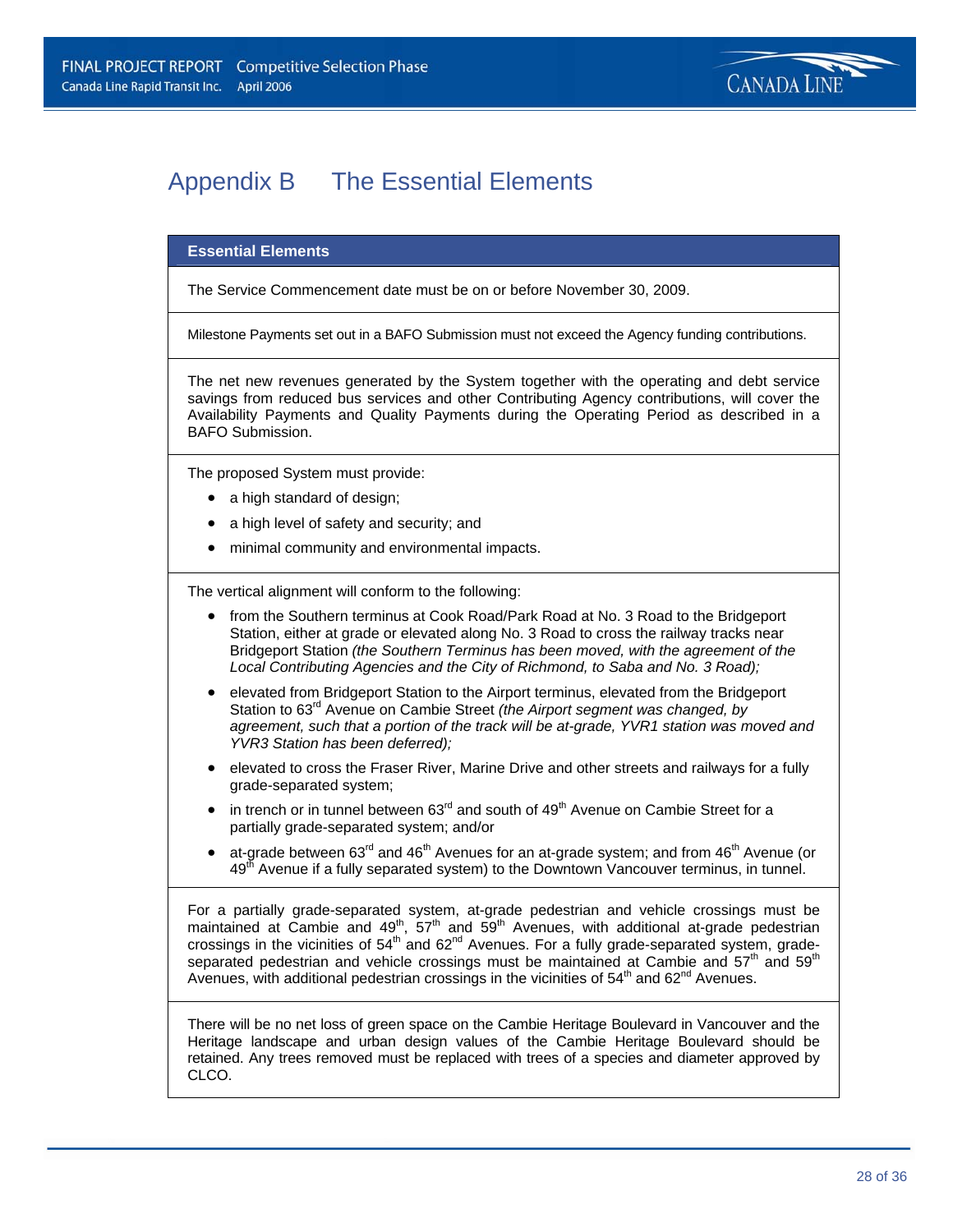

### **Essential Elements**

The System will be designed to accommodate future Stations at:

- 2<sup>nd</sup> Avenue and Cambie Street *(the 2<sup>nd</sup> Avenue Station is now included in the project<sup>7</sup>);*
- 33<sup>rd</sup> Avenue and Cambie Street:
- 57<sup>th</sup> Avenue and Cambie Street; and
- Capstan Way.

The System will be designed so that it can accommodate a future direct train between Richmond and the Airport without the need to transfer.

The System must meet or exceed the following performance standards:

Maximum travel times of:

- Waterfront to Richmond Terminus 30 minutes;
- Waterfront to Airport 25 minutes *(increased, by agreement, to 26 minutes with the addition of the 2nd Avenue Station).*

Maximum train intervals:

| Time<br>Period         | Approximate<br>Time Span                                           | Richmond<br>to<br>Waterfront | Airport to<br>Waterfront | Airport to<br>Bridgeport | Combined<br>Bridgeport to<br>Vancouver | Combined<br><b>Bridgeport to</b><br>Airport |
|------------------------|--------------------------------------------------------------------|------------------------------|--------------------------|--------------------------|----------------------------------------|---------------------------------------------|
| Minutes between trips: |                                                                    |                              |                          |                          |                                        |                                             |
| Peak<br>Periods        | 0700-0900<br>Mon-<br>Fri<br>1500-1800 Mon-<br>Fri                  | 7.5                          | 15                       | 15                       | 5                                      | 7.5                                         |
| Midday<br>(all days)   | 0900-1500<br>Mon-<br>Fri<br>1000-1800<br>weekend<br>and<br>holiday | 10                           | 15                       | 20                       | 6                                      | 10                                          |
| Evenings               | All<br>1800-2300<br>Days                                           | 15                           | 15                       |                          | 7.5                                    | 15                                          |
| Early<br>Morning       | Start of service<br>all days                                       | 20                           | 20                       | 20                       | 10                                     | 10                                          |
| Late<br>Night          | End of service all<br>days                                         | 20                           | 20                       |                          | 10                                     | 20                                          |

The System will deliver a capacity that is 15% greater than the forecast peak demand at the maximum load point (defined as the AM peak leading into the Broadway Station in the northbound direction).

The System must be capable of expansion to 15,000 passengers per hour per day without significant changes to the existing physical infrastructure.

Stations will be designed to accommodate the possible future installation of ticket gates.

 $\overline{a}$ 

<sup>7 2&</sup>lt;sup>nd</sup> Avenue Station has since changed its name to False Creek South.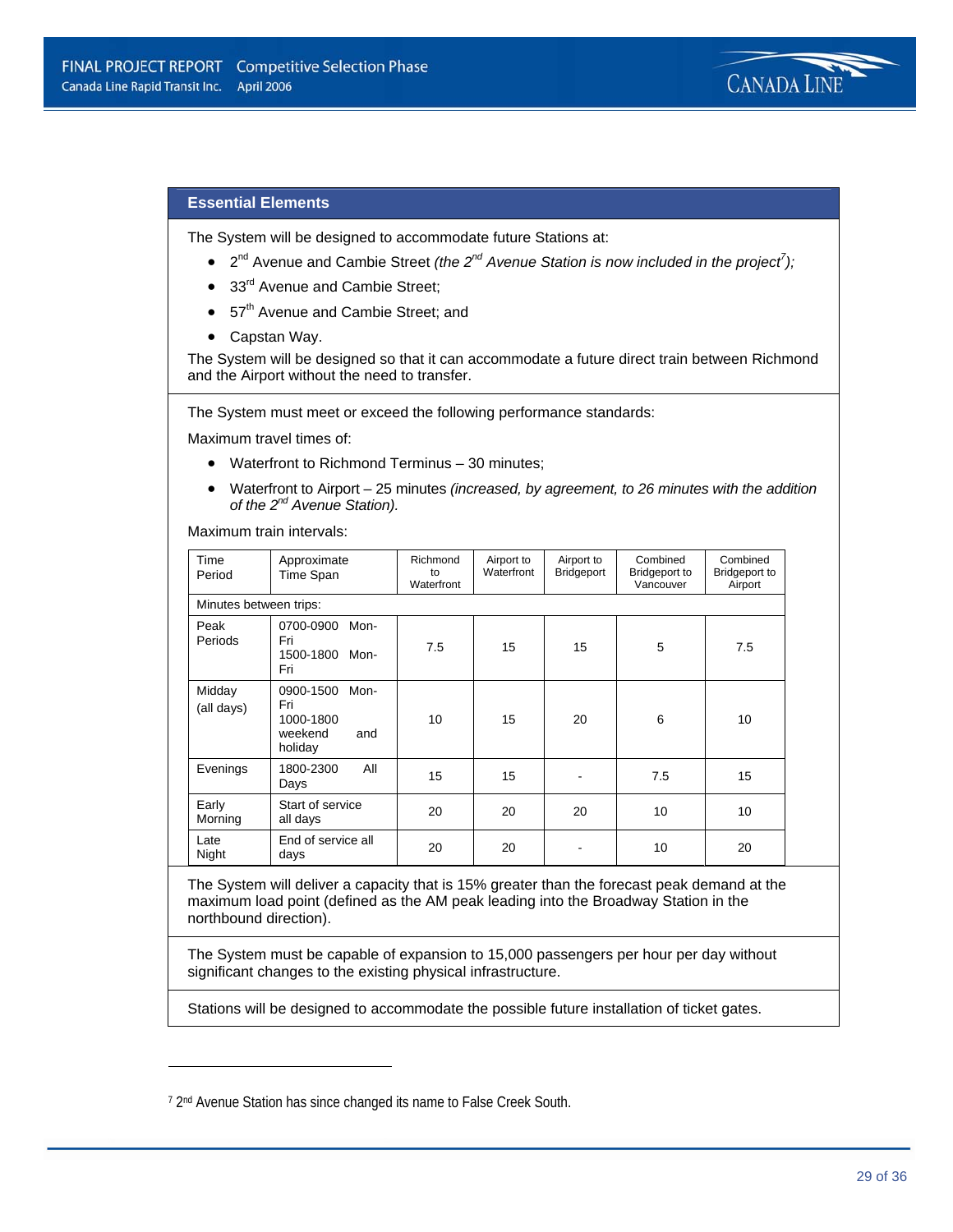

### **Essential Elements**

Modal Integration:

a) off-street bus facilities will be provided at the following Stations:

- Marine Drive Station;
- Bridgeport Station;
- Richmond City Centre Station

b) the layout of other Stations will be such as to facilitate easy transfer to on-street buses

c) a 1,200 car park-and-ride will be provided at Bridgeport Station

d) the Broadway Station must be designed so as to allow for a future transfer connection to either an underground extension of the existing "Millennium Line" or an at-grade light rail line on Broadway.

Every train will have dedicated spaces for two bicycles, and bicycle storage at Stations including racks and lockers will be provided where it is appropriate given the likely demand and available space.

The System will be fully accessible to people with disabilities.

GVTA will market and brand the System and specify the System identifiers that will be located at Stations and on Vehicles.

The first level of security will be provided by the concessionaire. A second level of security such as policing will be provided by GVTA or some other competent authority as determined by GVTA.

The Richmond Terminus Station will be designed in a manner that will not preclude a future extension of the System.

At Stations on the Airport Connector YVR will maintain control of advertising and commercial activities and receive associated revenues.

There will be no charge to passengers for rides that start and end on Sea Island.

Uniform and consistent pricing must be applied to similar works across all Cost Centres.

Construction activities will be scheduled so as to be consistent with an orderly testing and commissioning plan. No section of guideway or Station will be completed on a schedule that results in an extended period of inactivity before further works commence.

All work will comply with the requirements of all Permits including those of YVR.

Design and operation of the System will consider the needs of airline passengers, including the accommodation of baggage.

Design of the System will consider the use of the System by cruise ship passengers moving between the Airport and cruise ship terminals.

*Figure 10: Essential Elements*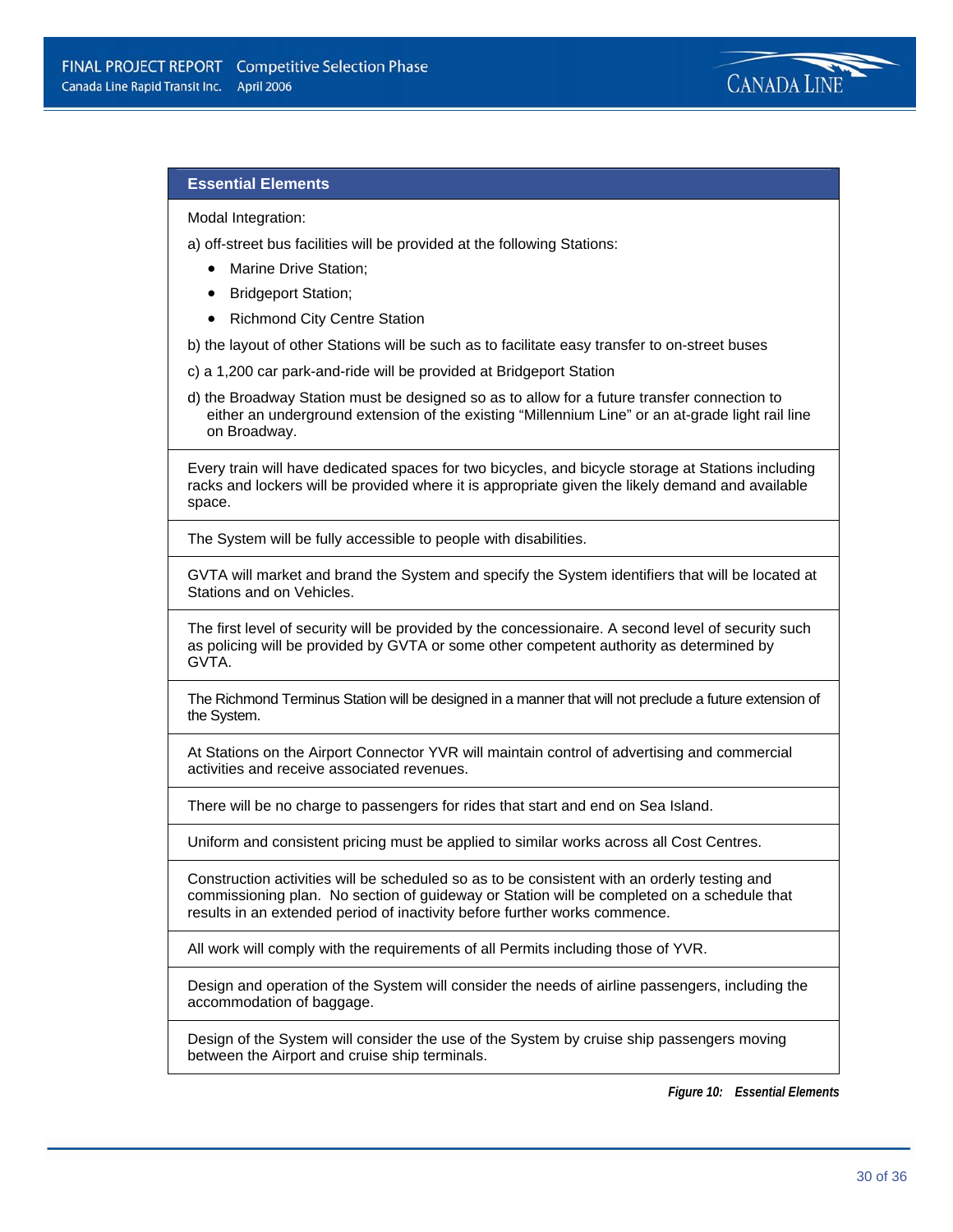

## Appendix C The Affordability Tests

The first of the two tests is an assessment of whether the funding available to CLCO is sufficient to meet all of CLCO forecast costs over the construction period. The funding available to CLCO during the construction period from each of the agencies, the City of Vancouver and sale of excess Bridgeport Parkade parking capacity is shown in Figure 11.

Figure 11 shows that \$1,331 million (nominal) of construction period funding is committed to CLCO. The Province has committed to contingent funding of an additional \$15 million (nominal), provided that GVTA match this amount, for a total of \$30 million. The contingent funding is not included in the \$1,331 million (nominal) of construction period funding and is intended to fund extraordinary cost of risk in excess of the \$41 million (nominal) CLCO funded risk contingency discussed below.

CLCO uses of funds (see Figure 11) during the construction period include:

- CLCO costs, including construction period management costs, property acquisition costs and overall construction period risk contingency; and
- the milestone payments paid, as scheduled in the Agreement, to InTransitBC for the construction of the project.

Costs related to the project, but not included in the Construction Period Test include Major Road Network costs, cost of trolley wires, construction of bus loops and ticket vending machines. These activities are not being managed by CLCO; rather they are being managed and funded directly by GVTA. The Cities of Richmond and Vancouver also fund and assist with the management of the Major Road Network.

CLCO is not exposed to construction cost overruns incurred by InTransitBC, so does not carry a contingency to fund such overruns. Rather, CLCO is exposed to and has funds for a \$41 million (nominal) contingency for construction delay costs that may arise from CLCO's own actions or the actions of other public sector authorities, higher-than-anticipated property acquisition costs, and other risks retained by CLCO (see Figure 4). CLCO's construction period costs, including management, property acquisition and the risk contingency, are expected to be \$186 million (nominal).

CLCO's expected net cash position over the construction period, as shown in Figure 11, is \$1 million (nominal), confirming that CLCO expects to have sufficient funding to meet its costs over the construction period and thereby meeting the construction period test.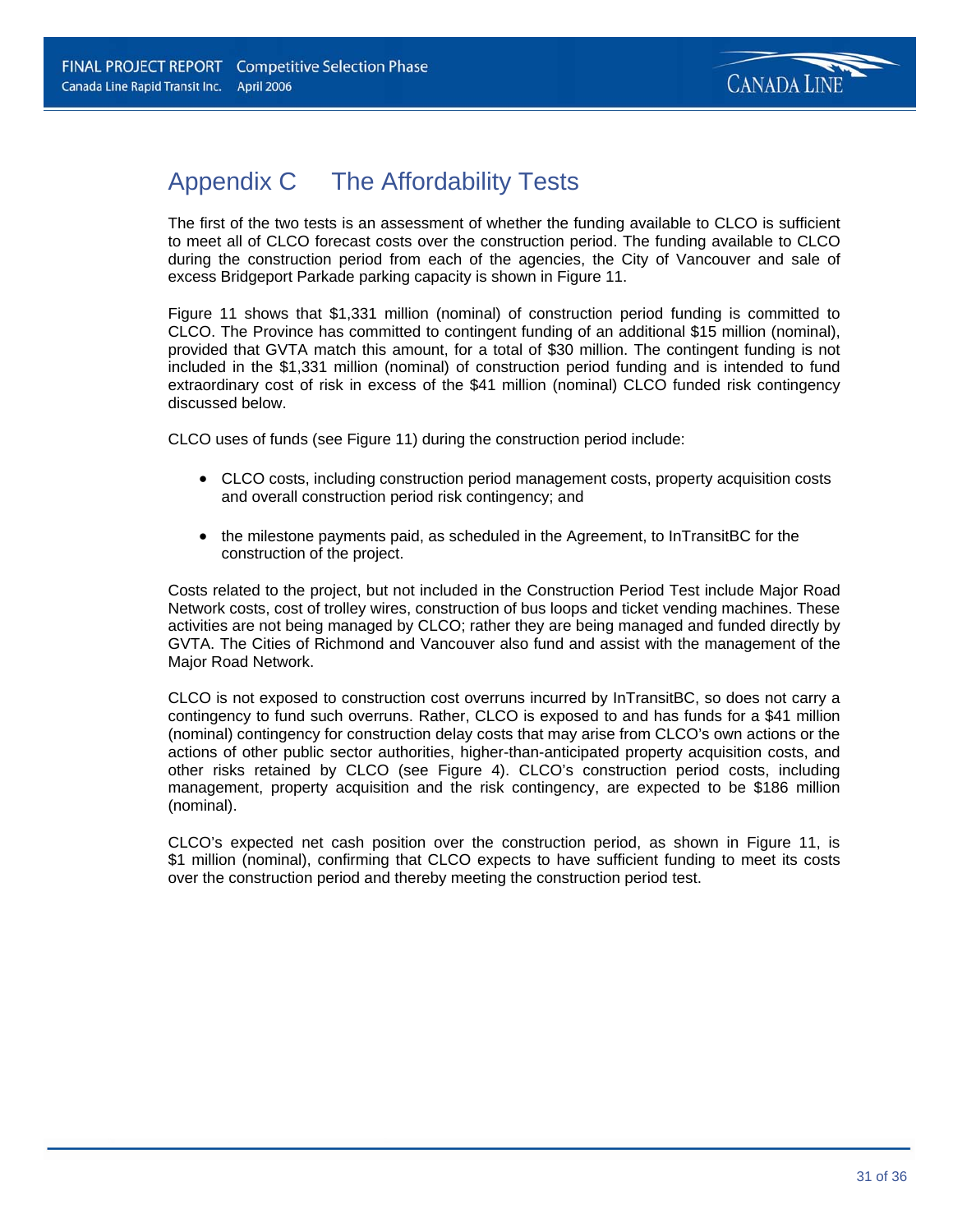|                                          | \$2003   | <b>Nominal</b> |
|------------------------------------------|----------|----------------|
| <b>CLCO SOURCES OF FUNDS:</b>            |          |                |
| <b>Federal Government</b>                | 419      | 450            |
| Province of BC                           | 235      | 252            |
| GVTA (include Bike Bridge)               | 311      | 333            |
| <b>Airport Connector Funding</b>         | 189      | 206            |
| Airport Common Costs and Property        | 50       | 53             |
| City of Vancouver                        | 27       | 30             |
| Parkade                                  | 5        | 5              |
| Net Interest                             | 2        | 2              |
| <b>Total Sources of Funds</b>            | 1,238    | 1,331          |
| <b>CLCO USES OF FUNDS:</b>               |          |                |
| <b>CLCO Costs</b>                        | (51)     | (54)           |
| Net Property Costs (after recoveries)    | (87)     | (91)           |
| CLCO Contingencies (including utilities) | (38)     | (41)           |
| <b>CLCO Direct Costs</b>                 | (176)    | (186)          |
| <b>Total Mainline Payments</b>           | (833)    | (899)          |
| <b>Airport Connector Payments</b>        | (189)    | (206)          |
| <b>False Creek South Payments</b>        | (27)     | (30)           |
| <b>Bike Bridge Payments</b>              | (8)      | (9)            |
| <b>CLCO Payments to InTransitBC</b>      | (1,057)  | (1, 144)       |
| <b>Total Uses of Funds</b>               | (1, 233) | (1, 330)       |
|                                          |          |                |
| <b>CLCO Net Cash Flow</b>                | 5        | 1              |

*Figure 11: CLCO Sources and Uses of Funds - Construction Period (\$ million)*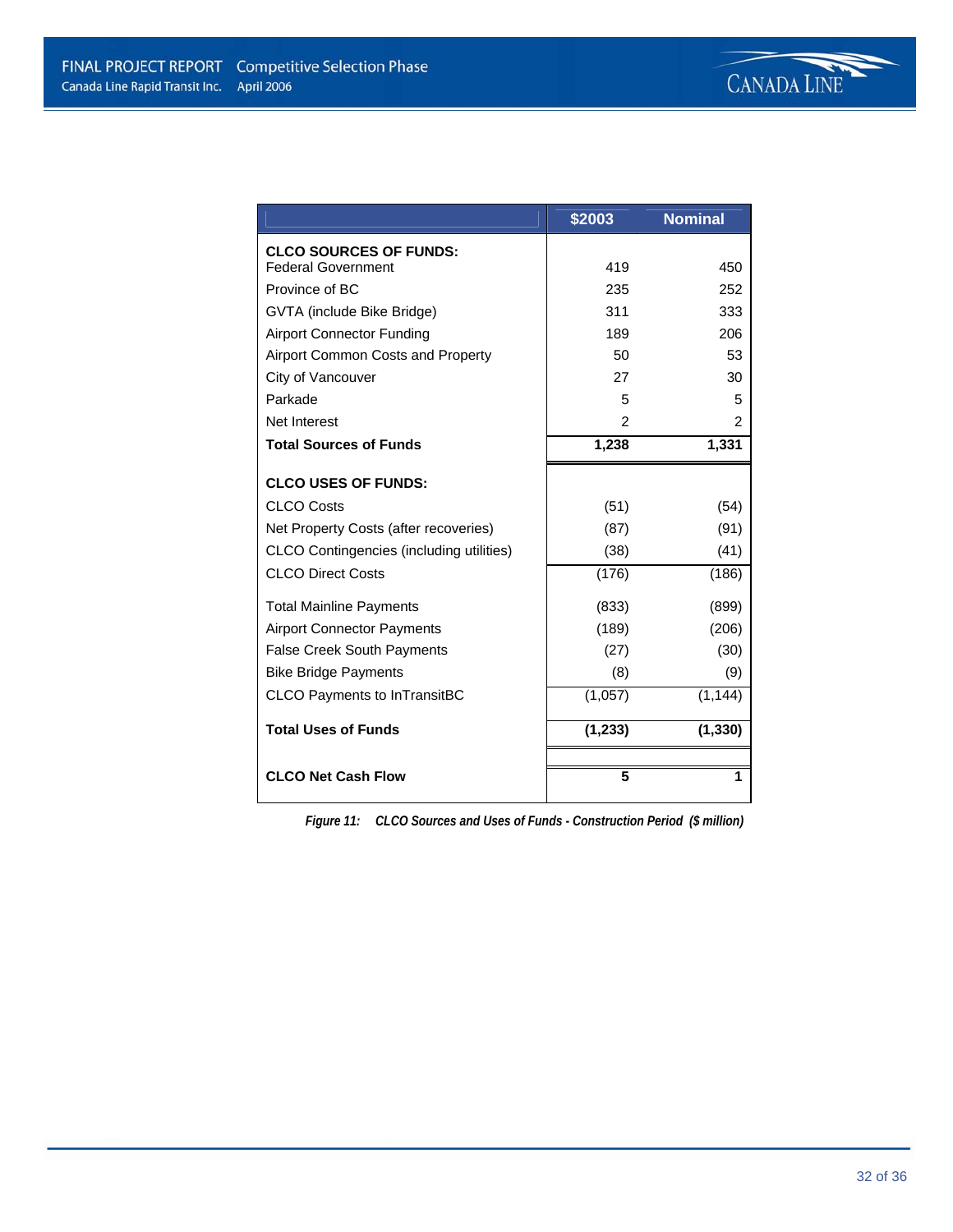$\overline{a}$ 



The second of the two tests is an assessment of whether CLCO's costs are equal to or less than CLCO's sources of funding during the operating period. This test has been performed on a NPV basis (see Appendix E for a detailed discussion) using a discount rate of 6% nominal to discount cash flows back to April 1, 2003. This discount rate is used by GVTA in the economic analyses of its capital projects. The net present value of CLCO's sources of funding and costs is shown in Figure 12.

|                                                           | <b>NPV</b> |
|-----------------------------------------------------------|------------|
| Projected Incremental Ridership Revenues                  | 581        |
| Projected Gross Bus Costs Saved                           | 275        |
| <b>Airport Special Fare</b>                               | 69         |
| Allowance for the operation of False Creek South Station  | 4          |
| <b>Provincial Performance Payments</b>                    | $181^{8}$  |
| <b>Total Source of Funding</b>                            | 1,110      |
| Projected Performance Payments to InTransitBC             | (1,087)    |
| Cost of managing the Concession Agreement                 | (7)        |
| Cost of maintaining and replacing ticket vending machines | (7)        |
| <b>Total Uses of Funding</b>                              | 1,101      |
| <b>Net Funding</b>                                        | 9          |

*Figure 12: CLCO's Net Operating Period Funding (\$ million NPV)* 

The operating period test excludes costs that are funded and managed directly by GVTA (i.e. outside of the affordability test set out in the Agency funding agreements), including the cost of certain insurance policies, designated policing units, and the collection of fares. Based on this analysis, CLCO forecasts a funding surplus of \$9 million in NPV terms during the operating period. The operating period affordability test has therefore been satisfied.

<sup>8</sup> This amount of \$181 million is the NPV of payments forecast to be made by the Province in support of the investment by InTransitBC of \$166 million (nominal) of capital during construction, including interest during construction and reflecting InTransitBC's cost of capital. This report describes the contributions CLCO receives from the Province and the other agencies; it does not describe how the agencies themselves formally account for their contributions to CLCO.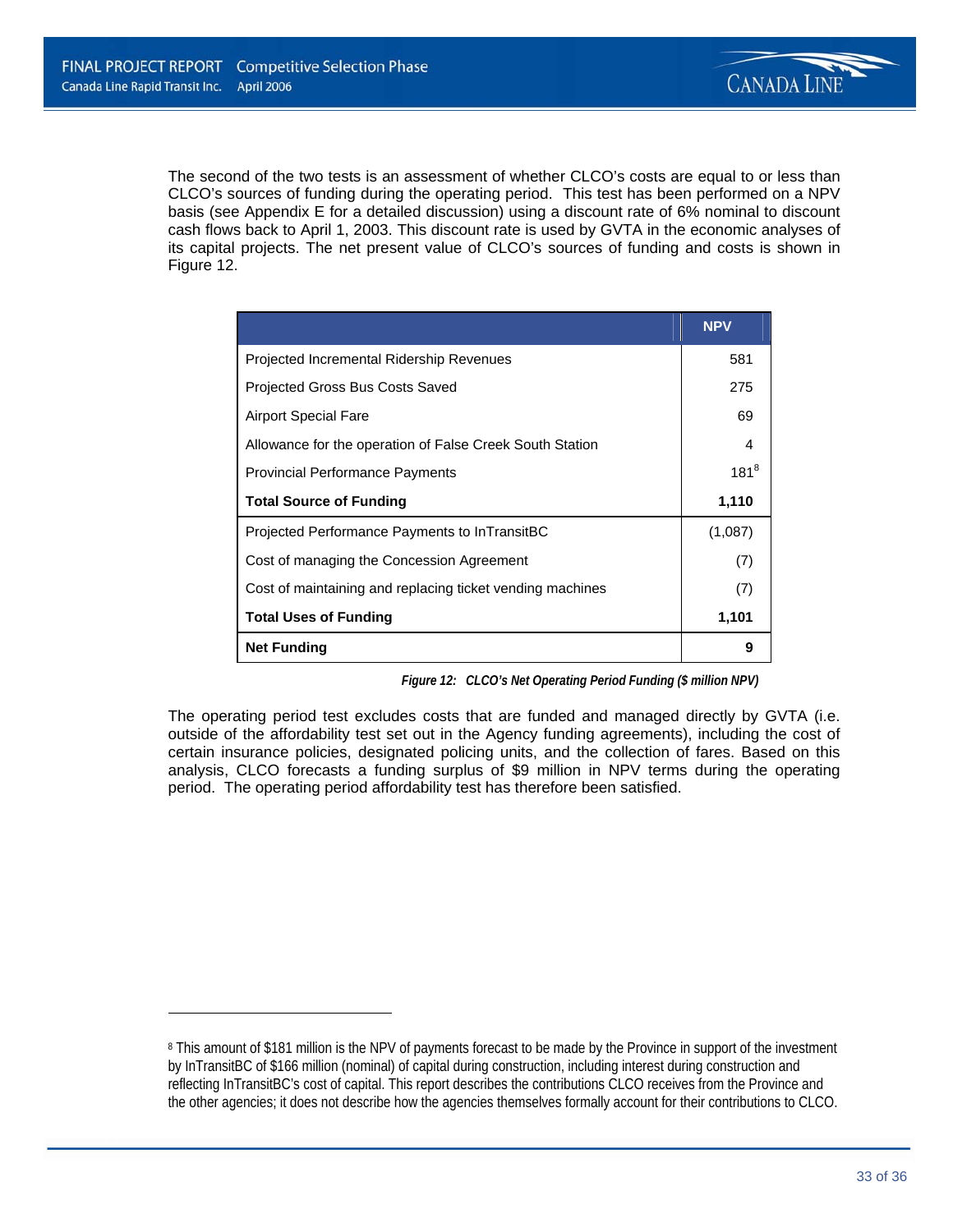

## Appendix D Capital At-Risk

Under the Agreement, CLCO is primarily insulated from risk of InTransitBC's failure to perform by the \$720 million of private capital invested by InTransitBC. The value of this capital over the 35 year term of the Concession Agreement is shown in Figure 13. The amount of capital at-risk decreases during the operating period as a portion of each performance payment is used to repay the private capital. This reduction in capital at-risk is acceptable given that CLCO's exposure to a default by InTransitBC also declines with time.



*Figure 13: Value of InTransitBC's Investment (\$ million)*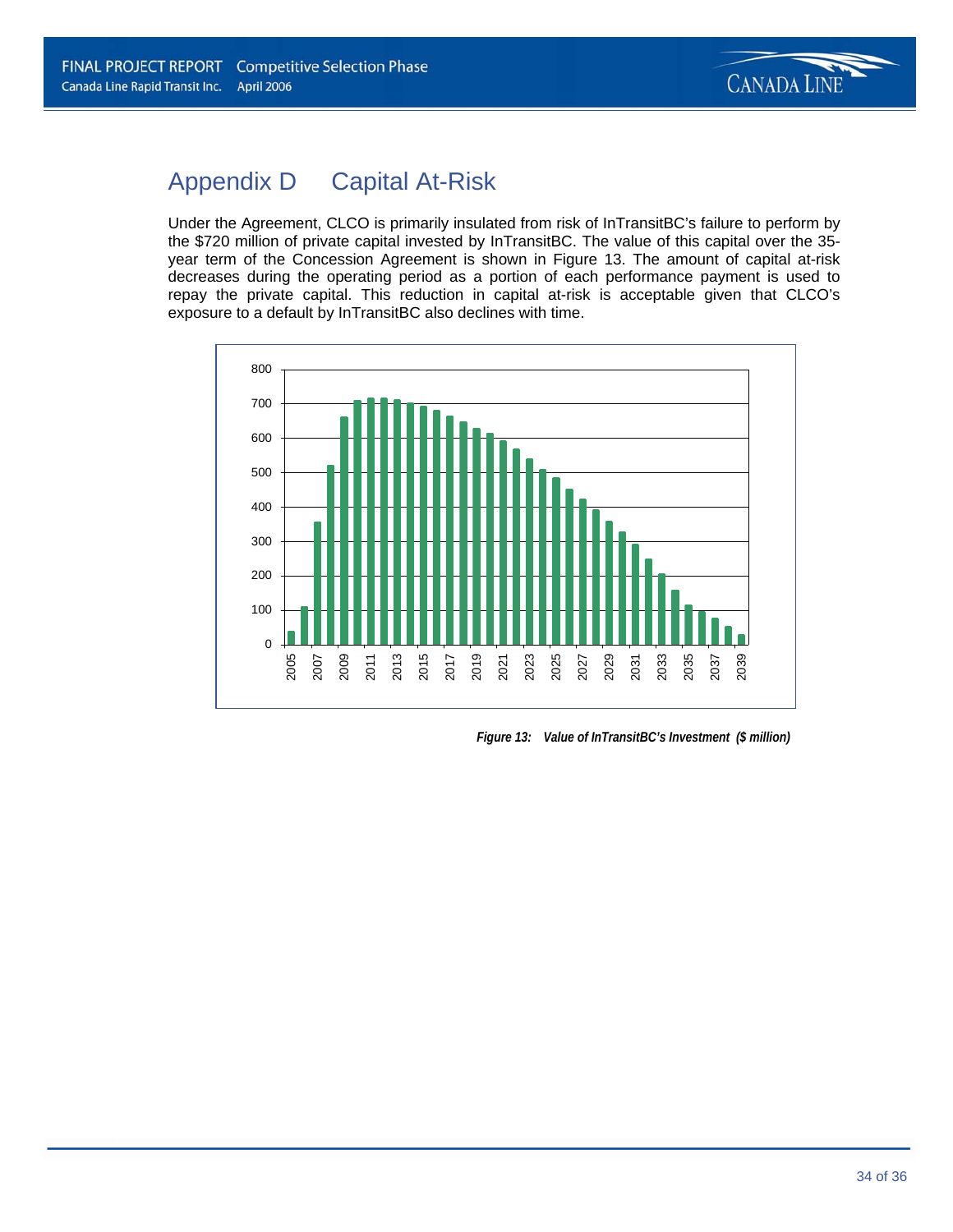

Additionally, CLCO has a security interest in the support arrangements in place between InTransitBC, its equity investors and its sub-contractors. The design and construction subcontractor to InTransitBC is SNC-Lavalin Inc. The security arrangements (see Figure 14) include:

- a \$600 million construction guarantee from SNC-Lavalin Group Inc.<sup>9</sup>, which is further supported by a \$159 million letter of credit;
- letters of credit totaling \$120 million supporting InTransitBC's equity; and



• a \$50 million operating quarantee from SNC-Lavalin Group Inc., which is further supported by a \$10 million letter of credit.

*Figure 14: Security Arrangements with InTransitBC (\$ million)* 

If InTransitBC defaults and is terminated during construction, the minimum amount of at-risk capital available to CLCO is \$720 million, the sum of the invested capital and the InTransitBC support arrangements (this at-risk capital is in addition to SNC-Lavalin's construction contract contingency and profit which would most likely be spent by SNC-Lavalin Inc. in its efforts to avoid a default and termination). If, during the operating phase, a default occurs and InTransitBC is terminated due to sustained under-performance, the \$720 million of at-risk capital declines after 2010. The minimum amount of at-risk capital is the sum of the \$720 million of equity and debt and the then current value of CLCO's security interest in the InTransitBC support arrangement.

 $\overline{a}$ 

<sup>9</sup> SNC-Lavalin Group Inc. is the publicly-traded parent corporation of SNC-Lavalin Inc.